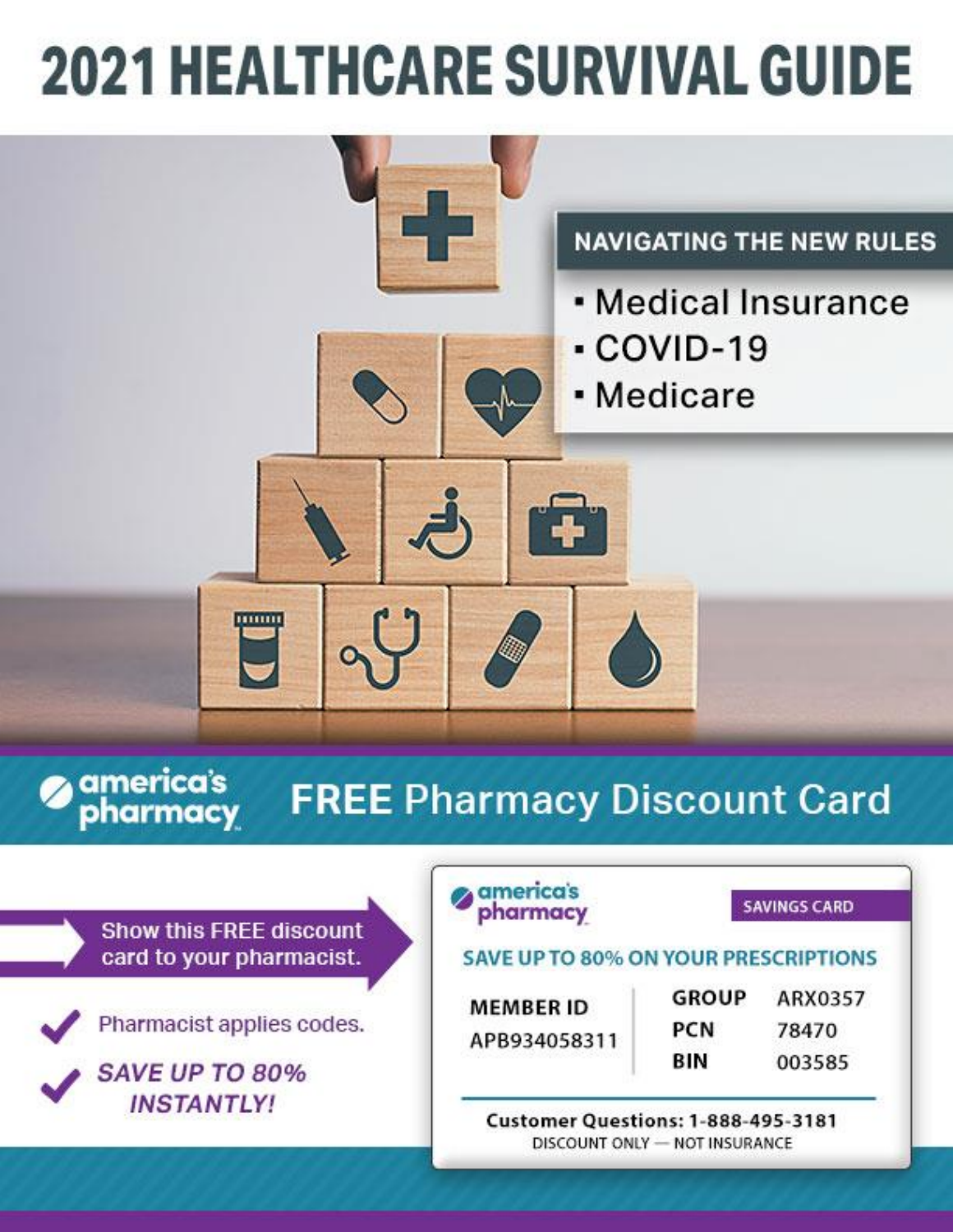DISCOUNT ONLY - NOT INSURANCE. There are no enrollment or membership fees for the program. Discounts are available exclusively through participating pharmacies. The range of the discounts will vary depending upon the type of provider and services rendered. This program does not make payments directly to pharmacies. Members are required to pay for all health care services, but can receive a discount from participating pharmacies. For customers in MA, this plan is not health insurance coverage and does not meet minimum credible coverage requirements under MGL c. 111M and 956 CMR 5.00. You may cancel your registration at any time or file a complaint by calling the toll-free customer care number at 1-888-495-3181. The program is administered by MedImpact Healthcare Systems, Inc. The drug formulary is open. Prescription prices may vary from pharmacy to pharmacy and are subject to change. The pricing estimates given are based on the most recent information available and may change based on when you actually fill your prescription at the pharmacy. Average savings of 65%, with potential savings of up to 80% off of the regular retail prices based upon 2019 national program savings data. PROGRAM IS NOT HEALTH INSURANCE OR A MEDICARE PRESCRIPTION DRUG PLAN OR A SUBSTITUTION FOR INSURANCE, and it may not be used in conjunction with any insurance plan or government funded program such as Medicare or Medicaid. Home delivery prescription orders are fulfilled and shipped to you from a United States licensed pharmacy after the pharmacy receives a legally valid written prescription order from you or your prescriber. It is your responsibility to ensure that the home delivery pharmacy receives your prescription order; neither the America's Pharmacy program nor its administrator will send your prescription order to the home delivery pharmacy.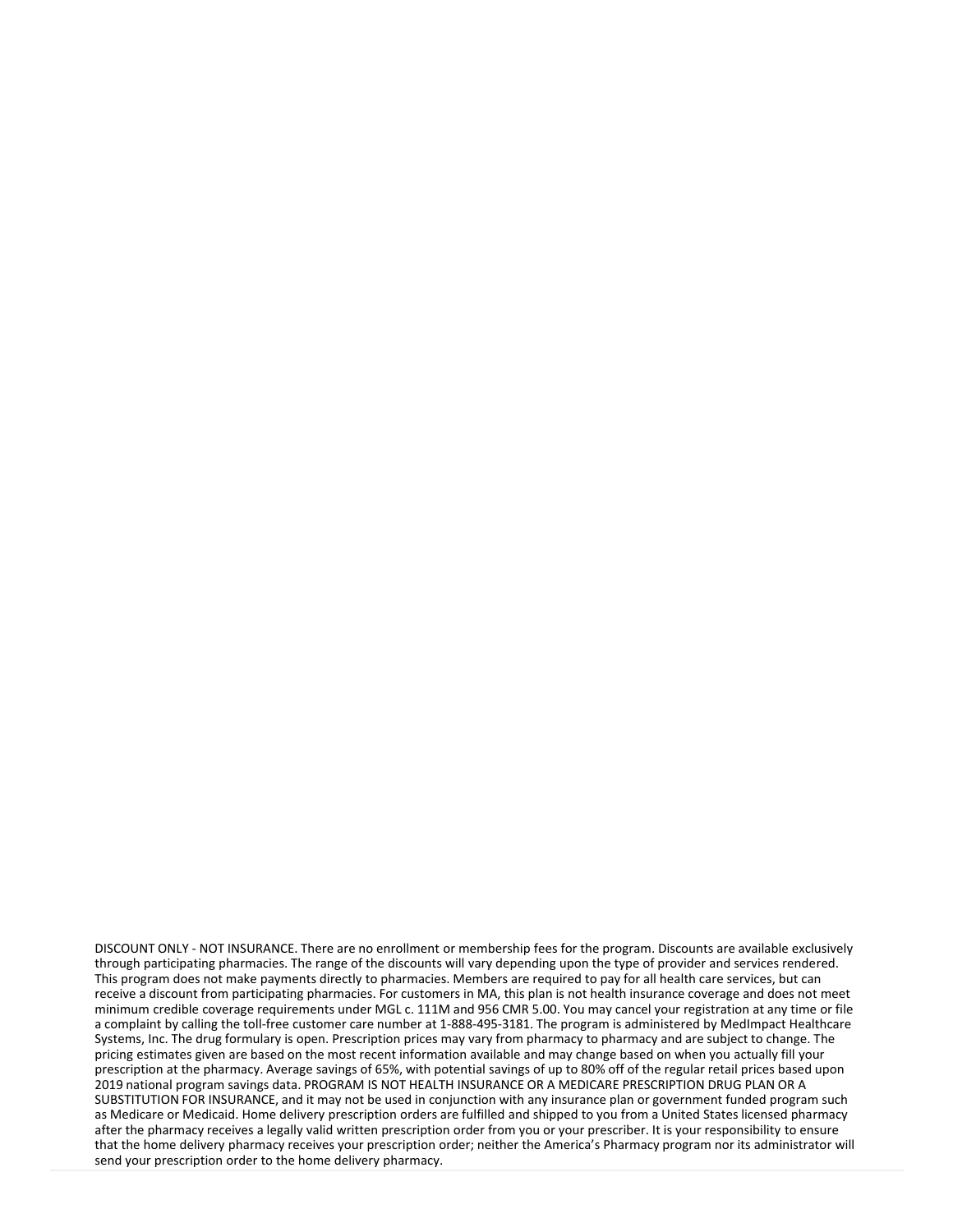## **No Health Insurance? You're Not Alone.**

Nearly half of all Americans rely on employer-sponsored healthcare insurance. $<sup>1</sup>$  And now sadly, many are</sup> without a job and health insurance due to the COVID-19 pandemic of 2020. It is estimated that 7.7 million workers lost employment that provided health insurance as a result of the pandemic-induced recession.<sup>2</sup> Fortunately, there are ways to reduce your healthcare costs and find coverage if you are unemployed. We've compiled some resources to help you get started as well as some changes to consider in 2021. For questions regarding health insurance, contact services such as USA.gov for assistance.

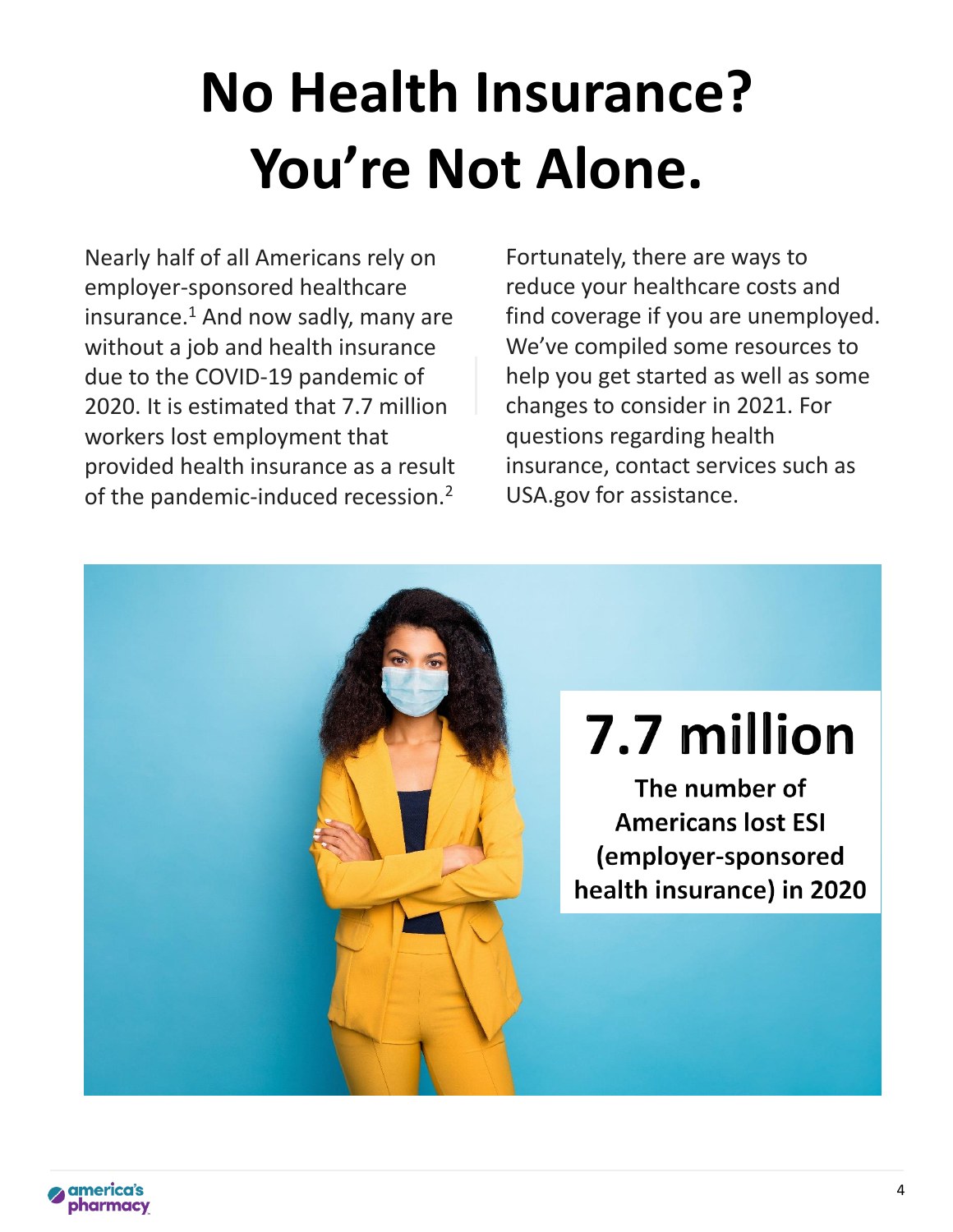## **What's New for Medicaid in 2021**

The COVID-19 pandemic has caused job losses, layoffs and furloughs, resulting in an increase of uninsured Americans. Medicaid expansion has increased in most states to help those who are uninsured obtain health coverage for little to no cost with less out-of-pocket expenses, while more children are eligible for the Children's Health Insurance Program (CHIP).

In addition, most states are leveraging Medicaid programs to help people maintain access to health care during the COVID-19 public health crisis. Learn more about the requirements for your state at Medicaid.gov/stateoverviews/index.html.

## **Income and Family Size Qualifications**

Most states are expanding coverage and using the First Act Coronavirus Response Act to open eligibility to larger populations including people with disabilities and seniors.

To make enrollment easier, states are accepting self-attestation to streamline enrollment for nonresidents or those temporarily living out of state because of the public heath emergency. To determine your eligibility for Medicaid in your state, you can visit your state's Medicaid website. $1$  Find yours at Medicaid.gov.

Most consumers will be eligible for Medicaid with up to 138% of the Federal Poverty Level (FPL), which is \$17,236 for an individual and \$35,535 for a family of four. Family members are considered all members of your household that you would include for tax purposes, including the tax filer, the tax filer's legally married spouse, and any children who are tax dependents.

Visit HealthCare.gov for a complete breakdown of income levels as well as who can be included when applying for Medicaid based on the people in your household.2

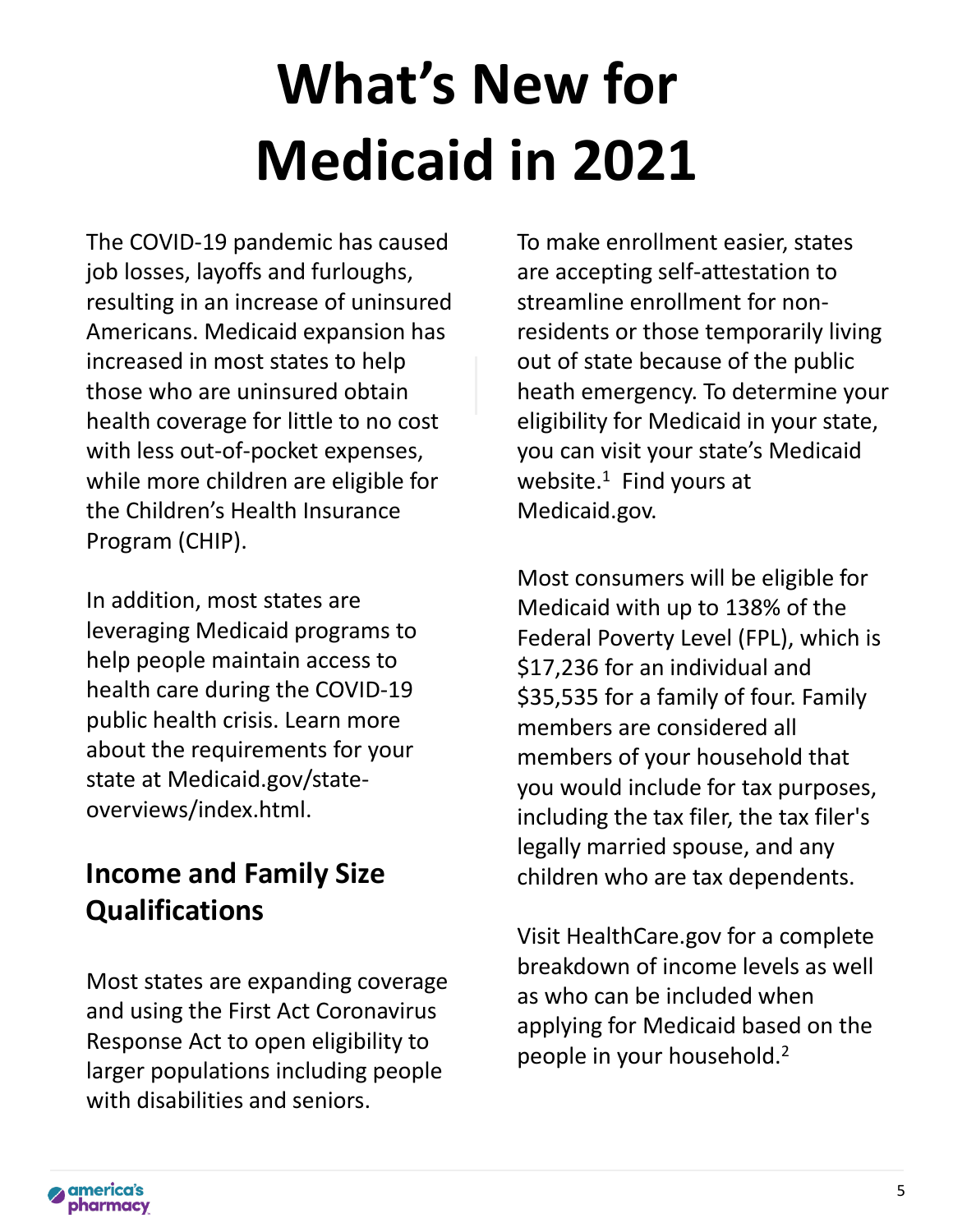## **Home and Community Based Services (HCBS)**

Many states are improving access to care by strengthening home and community-based services (HCBS) programs. These programs help customers access care while social distancing by remaining at home for many health services.

These programs help customers access care while social distancing by remaining at home for many health services. These changes are especially important for seniors and people with disabilities and may include home-delivered meals and adaptive technologies.

Some states are implementing expanded access to care through disaster flexibilities (SPAs), and waivers to allow the use of telehealth, increasing quantity limit of certain drugs and other means to help patients navigate through the pandemic while staying safe. For a list of eligible services for your state, visit Medicaid.gov/medicaid/accesscare/index.html

## **Other Eligibility Considerations**

Healthcare.gov provides an online form to submit basic information regarding your income, state, and the number of people living in your household. This information will generate a response containing next steps based on if you're eligible, or if you may need to apply based on other factors like disability or family status $2$ 

#### **SOURCES No Health Insurance? You're Not Alone.**

- 1. [https://www.kff.org/other/state](https://www.kff.org/other/state-indicator/total-population/)indicator/total-population/
- 2. https://www.upjohn.org/researchhighlights/study-finds-77-million-lost-jobs[employer-sponsored-health-insurance-during](https://www.upjohn.org/research-highlights/study-finds-77-million-lost-jobs-employer-sponsored-health-insurance-during-covid-pandemic-us)covid-pandemic-us

#### **What's New for Medicaid in 2021?**

- 1. [https://www.medicaid.gov](https://www.medicaid.gov/)
- 2. [https://www.healthcare.gov](https://www.healthcare.gov/)

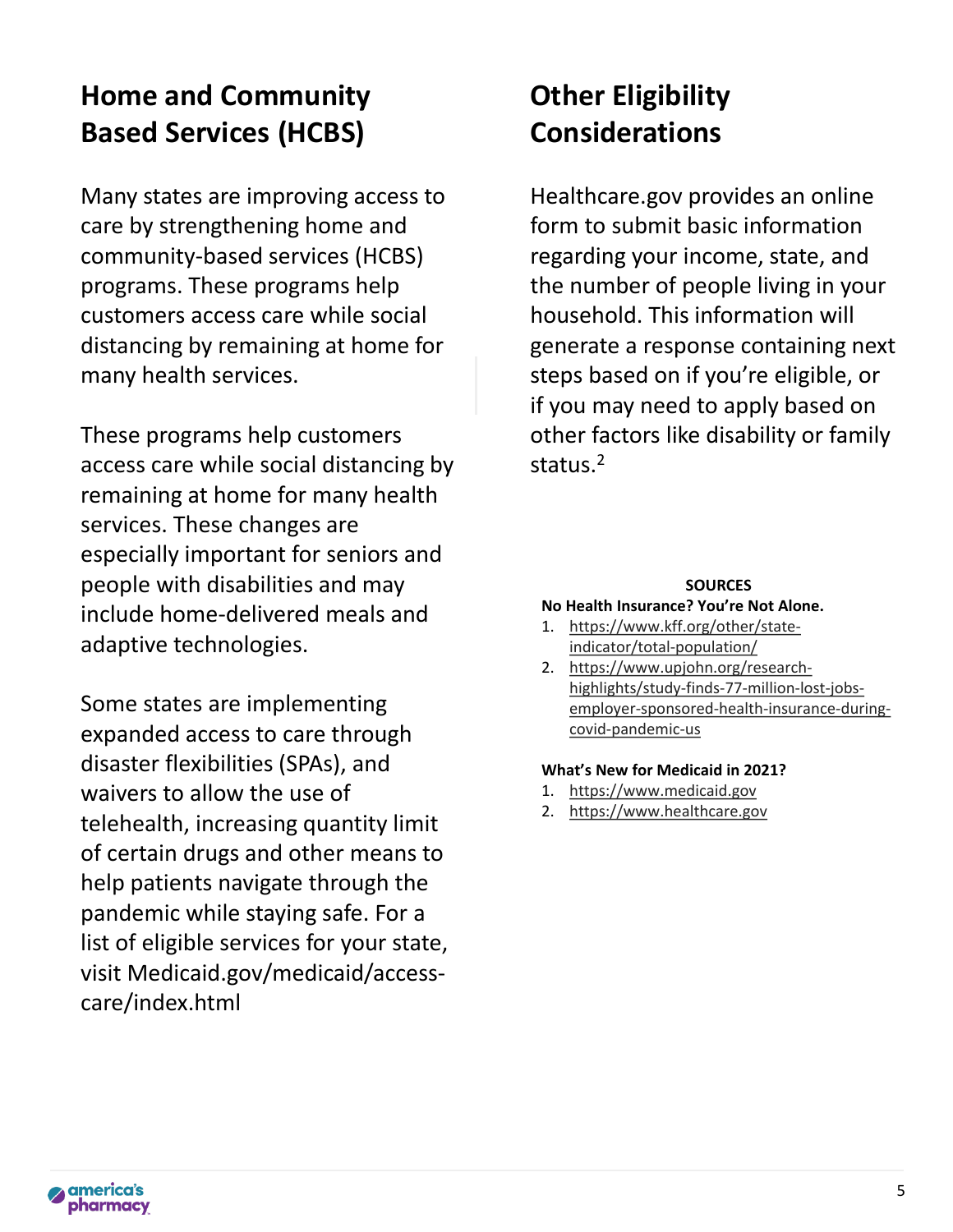# **How to Apply for Medicaid**

The first question is: am I eligible to apply for Medicaid? Maybe you never thought about Medicaid before. Maybe you could not imagine being on it. But with the new pandemic crisis, you find yourself without income and without health insurance.

So, what is the first step? Based on income, household size, disability, family status and other factors, there are two options for applying for Medicaid; through the Health Insurance Marketplace and the State Medicaid Agency. Following are the initial steps to help you get started with your application.

## **Apply through the Health Insurance Marketplace**

This is an easy, state-specific way to check if you qualify and to apply for Medicaid.

- 1. Create a Marketplace account at [Healthcare.gov/create-account](https://www.healthcare.gov/create-account).
- 2. Select your state of residence from the drop-down menu.
- 3. Complete the form to create your account, then you'll be able to view your coverage options.

## **Apply through Your State Medicaid Agency**

Applying directly with your state agency can be just as easy.

- 1. Visit [Medicaid.gov/contact-us.](https://www.medicaid.gov/about-us/contact-us/index.html)
- 2. Follow the prompts to apply for benefits in your state or access your state's contact information.

Once you've applied, you'll be notified if you're approved or denied through the Marketplace or by the Medicaid State Agency. If you are not approved, you'll be provided with further instructions to start an application for a private insurance plan.

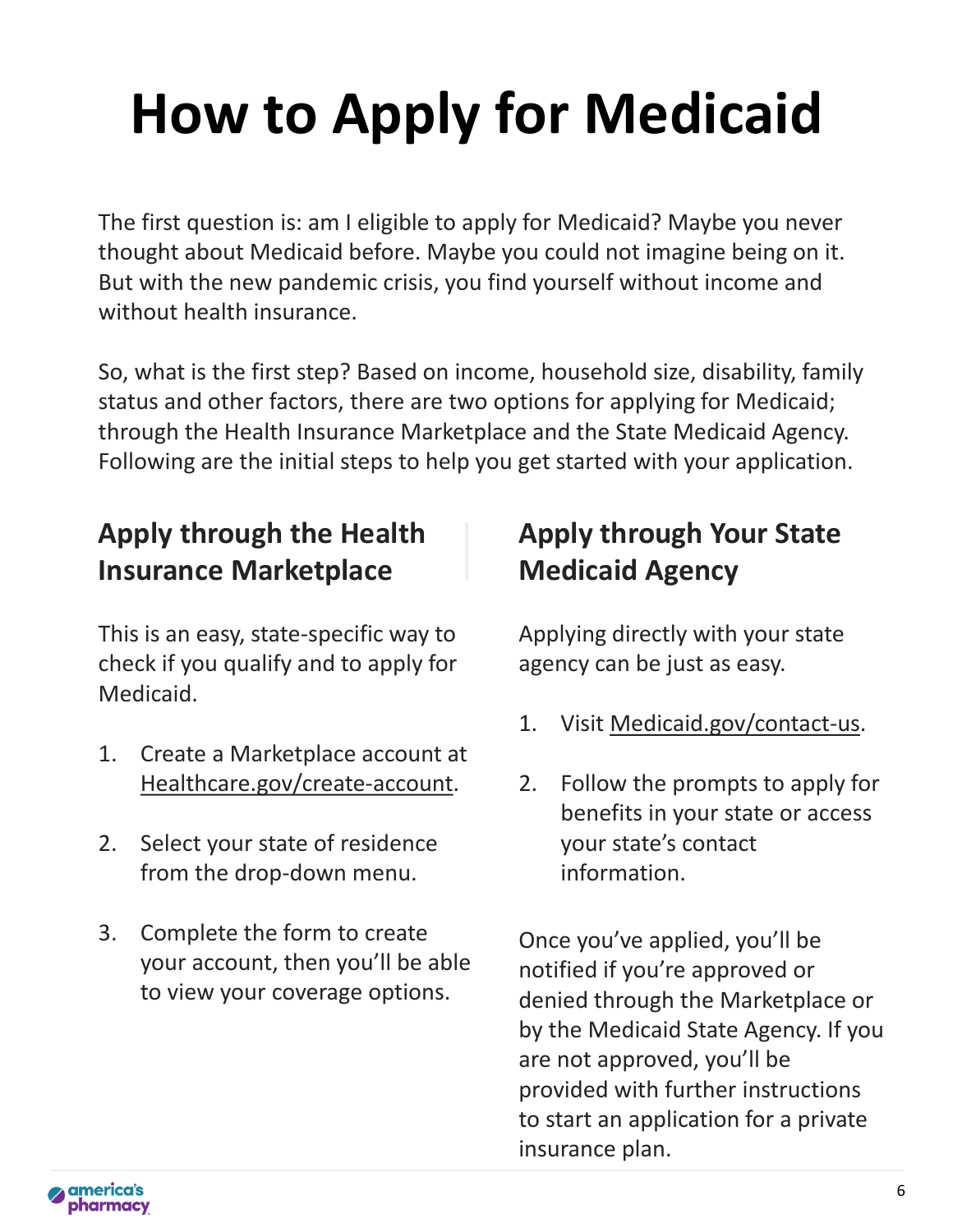## **What is CHIP and How to Apply**

Parents should never worry about the possibility of their children not having medical coverage. CHIP is a comprehensive health insurance option for children and teens that may be a good option for your family if Medicaid is not.

### **What is CHIP?**

If your child needs health insurance, children can receive full health care coverage through The Children's Health Insurance Program, or CHIP. While the program is like Medicaid and works with each state's Medicaid program, CHIP is for families who earn above the qualifying income for Medicaid. Depending on what state you live in; CHIP will also provide health insurance for pregnant women.

### **What does CHIP cover?**

CHIP offers coverage for routine check-ups, immunizations, doctor visits, and prescriptions along with free routine "well child" doctor visits and dental appointments. However, copayments may be required for additional services. Dependent on the state you live in, monthly premiums may be required as well. If your children require prescriptions, reduce your medical costs by using an Rx discount card. A Prescription Savings Card is free, and you can save up to 80% on medication for your family.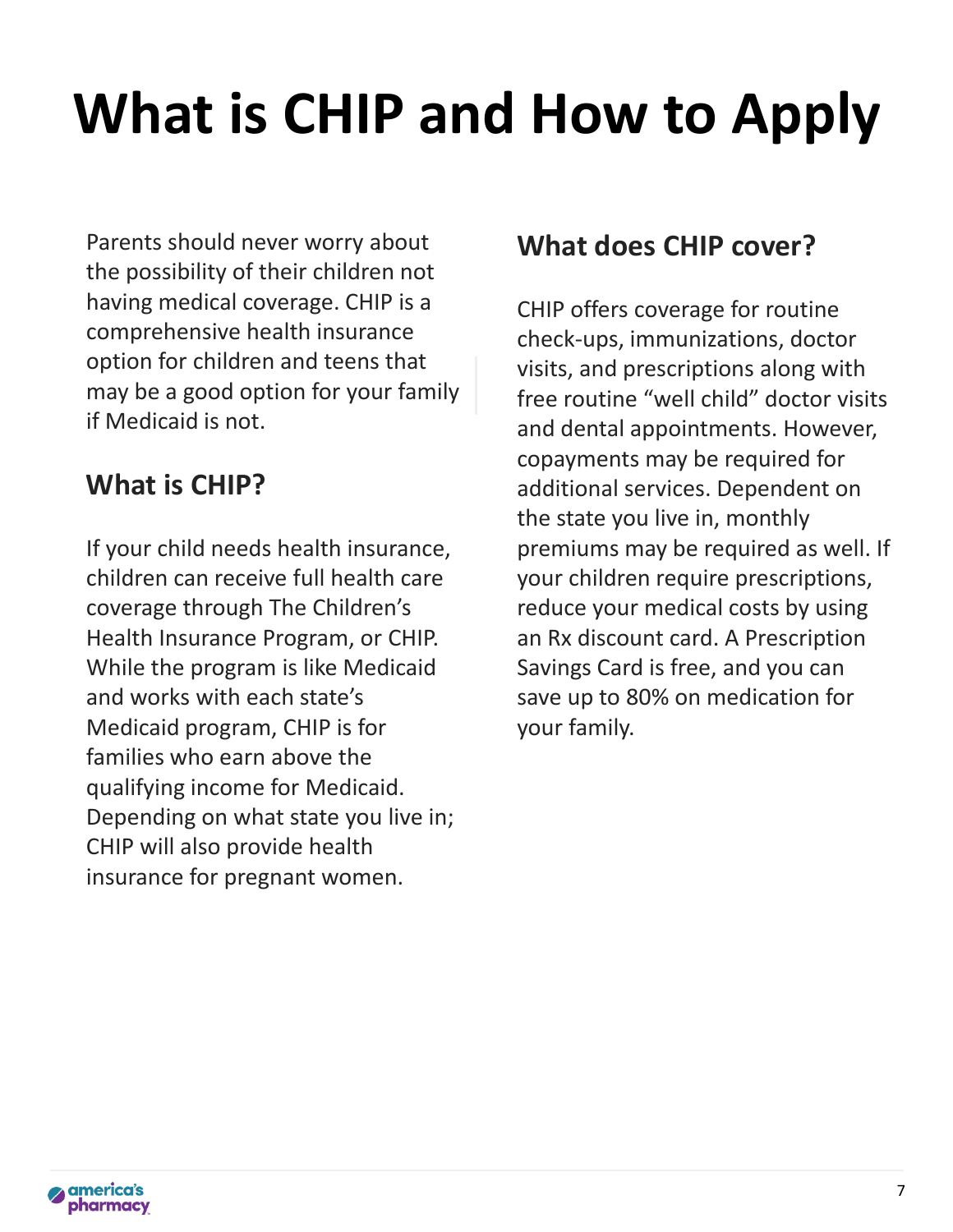## **How do I know if my children qualify for CHIP?**

If you've applied and received information regarding your Medicaid qualification, you also received information regarding your children's eligibility for CHIP. If you have not received information or have not applied for Medicaid, you can call **1-800- 318-2596.**<sup>1</sup>

#### **APPLY ANY TIME**

You can apply for and enroll in CHIP at any time of year. There is no limited enrollment period designated and if you qualify, you can start your coverage right away.

To apply for Medicaid, you can fill out a Health Insurance Marketplace application at HealthCare.gov by creating an account or logging into an existing account.<sup>2</sup>

If you qualify for CHIP, your children's health insurance become active immediately. No enrollment period means instant coverage. You can find more information on CHIP in your state by visiting InsureKidsNow.gov.<sup>3</sup>

#### **SOURCES**

#### **Are You Eligible for Medicaid?**

1. https://eligibility.com/medicaid/whats-theincome-level-requirement-to-qualify-formedicaid

2. https://www.healthcare.gov/income-andhousehold-information/household-size/ 3. https://www.healthcare.gov/medicaid-chip/

#### **How to Apply for Medicaid**

1. https://eligibility.com/medicaid/whats-theincome-level-requirement-to-qualify-formedicaid

2. https://www.healthcare.gov/income-andhousehold-information/household-size/ 3. https://www.healthcare.gov/medicaid-chip/

#### **What is CHIP and How to Apply**

1. https://www.healthcare.gov/medicaidchip/childrens-health-insurance-program/ 2. https://www.healthcare.gov/create-account

3.

https://www.insurekidsnow.gov/coverage/inde x.html

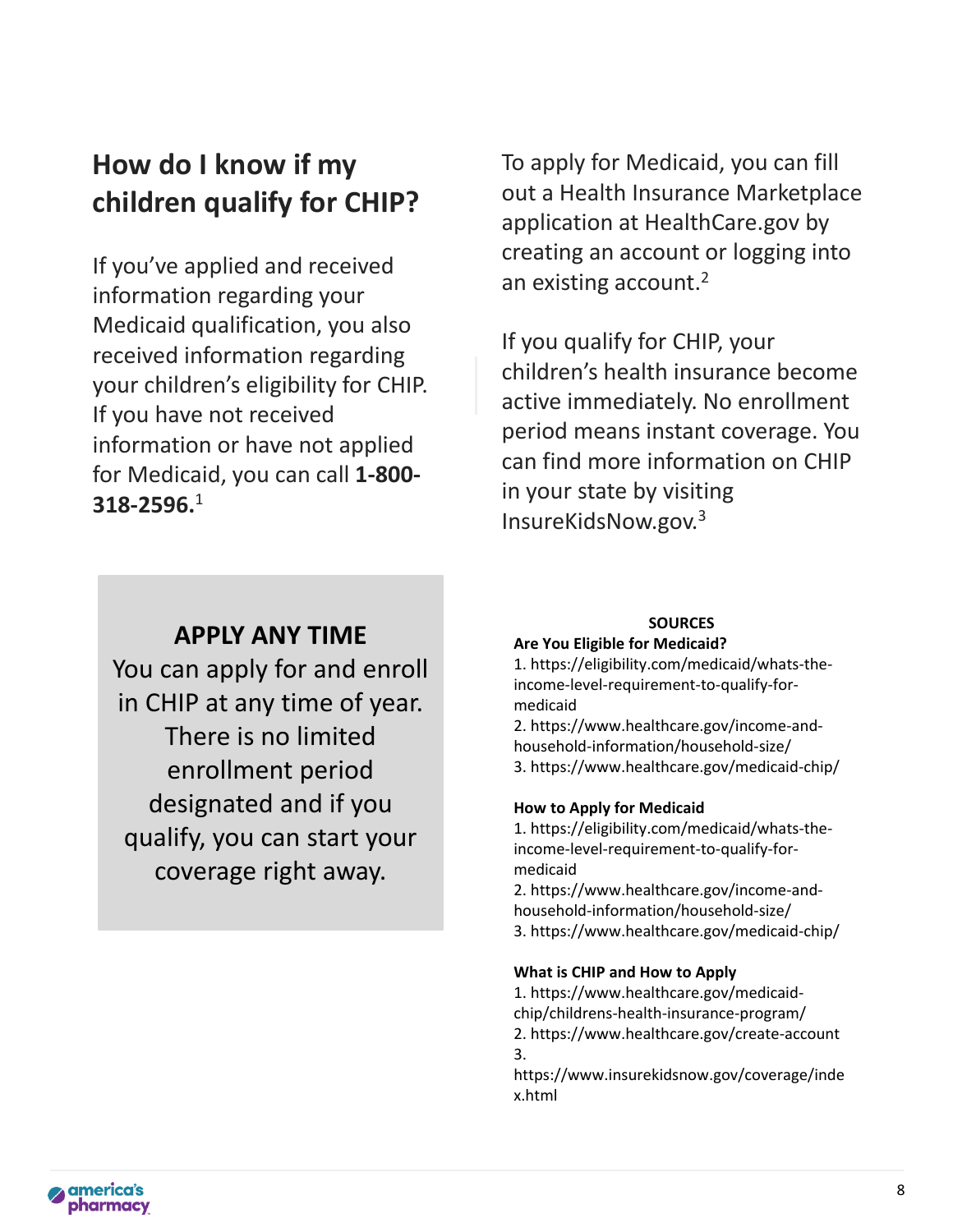## **The Affordable Care Act (Obamacare) Marketplace**

The Patient Protection and Affordable Care Act, also the Affordable Care Act (ACA), or colloquially known as Obamacare, is a United States federal statute enacted by the 111th United States Congress and signed into law by President Barack Obama in March of 2010.

Obamacare takes advantage of a health insurance marketplace for Americans can buy health insurance during open enrollment. If you already have coverage, you must re-enroll to keep the same, and to update your information such as household size or income.

Enroll in or change 2021 Marketplace health insurance right now. The 2021 Open Enrollment Period runs from **Sunday, November 1, 2020 to Tuesday, December 15, 2020**.

Household income of between 100% to 400% of the poverty level often qualify for the premium tax credit, which can lower costs to make insurance more affordable. If you missed the open enrollment period, you may qualify for Special Enrollment, which is an extension to buy health coverage for those who have experienced certain life events. You can select a Bronze, a Silver, a Gold or a Platinum plan. Visit HealthCare.gov to learn more.

### **What about COVID-19?**

Many consumers are experiencing income loss due to the Covid-19 pandemic. For this reason, it is more important than ever to either apply for or update an application for Marketplace health insurance by December 15, 2020. If you miss the December 15 deadline, you may be automatically re-enrolled, however you still must update your income and household information to take advantage of any savings.

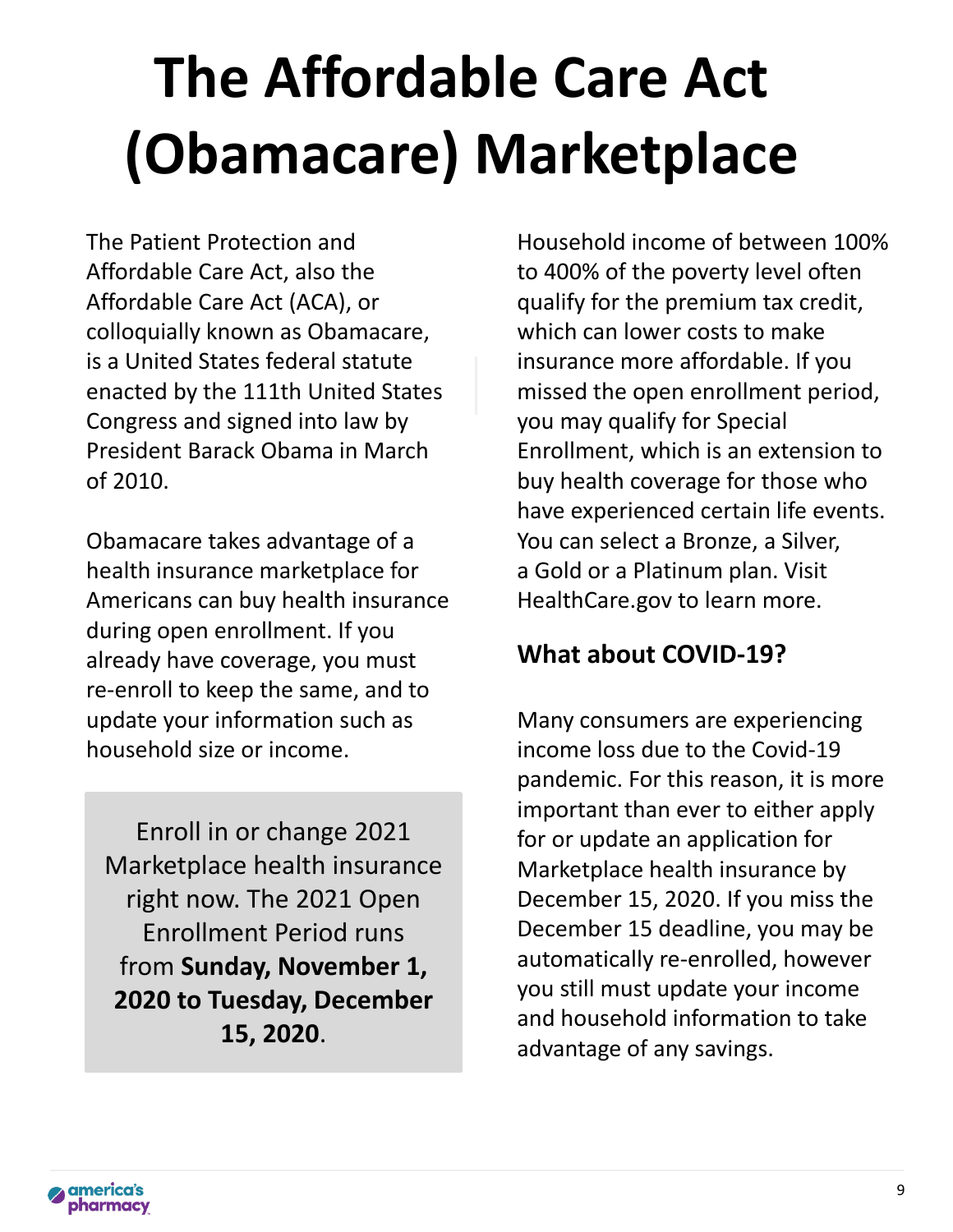### **Special Enrollment Period**

Because of Covid-19, some states have established a Special Enrollment Period of people who have lost their jobs and health insurance. A Special Enrollment Period is the time when you can get health insurance outside of the normal enrollment period.

If you have experienced job loss, income reduction or have been furloughed from your work, the following tips can guide you on your next steps:

If you or a family member lose health coverage through an employer in the past 60 days or you expect to lose coverage in the next 60 days, you may qualify for the Special Enrollment Period so apply for health insurance or Medicaid right away.

If you experienced a wage reduction because your employer reduced the amount of hours you work while you are enrolled in a Marketplace plan, update your application within 30 days to report income changes to see if you qualify for increased savings.

If you were furloughed, you might qualify for a Special Enrollment Period and may be eligible for a tax credit to help you pay for coverage. Enroll or re-enroll to update your income for any tax credits you may qualify for.

If you did not have health coverage through your employer but lost your job, you may not qualify for a Special Enrollment Period. However, you may qualify for Medicaid or the CHIP program at any time of year. Enroll online as soon as your situation changes to see if you qualify. Go to HealthCare.gov to create and account or update your status for any of the above situations.

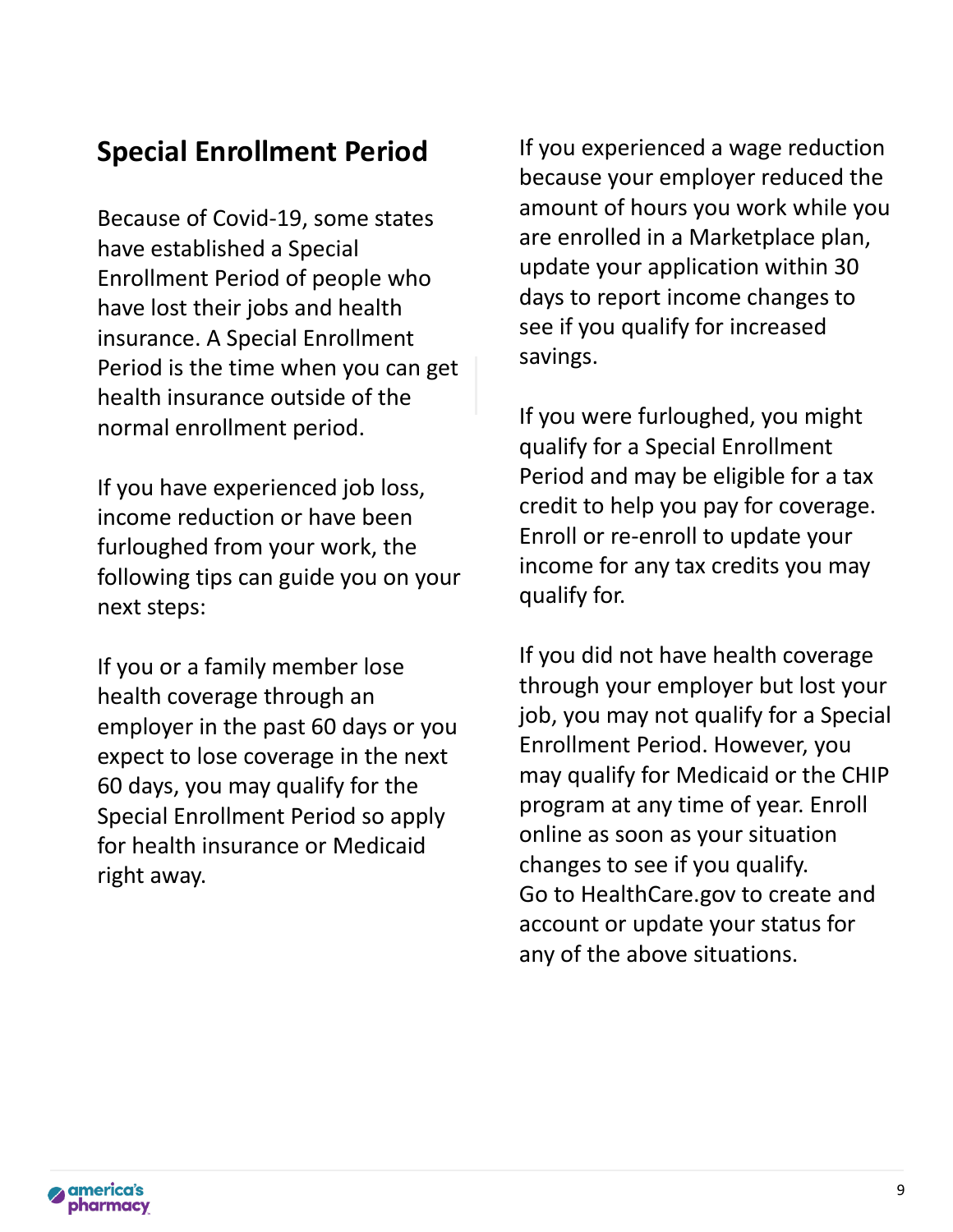## **COBRA Coverage**

If you are enrolled in COBRA continuation coverage, you may qualify for a Special Enrollment Period if your coverage costs change due to a change in employer contributions.

You may also qualify for premium tax credits if you end your COBRA continuation coverage or if you never accepted it. Visit Healthcare.gov/unemployed/cobracoverage/ for more details.

### **Other Qualifying Events for Special Enrollment**

There are other life events that may trigger the special enrollment period. If you lose your job, get married, divorced or legally separated, have a baby, or adopting a child, or have moved, you might qualify for special enrollment. If your income changes, you might also qualify for the special enrollment period.

## **Rules for Coronavirus Disease Emergency**

If you have coverage through the Marketplace, the rules for emergency treatment remain the same as other viral infections, however you may be entitled to added benefits.

Check with your health insurance provider for specific benefits, and keep in mind they cannot terminate your coverage due to a change in your health status, including diagnosis of COVID-19.

Be sure to update your application for income that is impacted by the pandemic. If you need to visit your doctor, check to see if it's safe to resume in-office visits, or to see if you are eligible for telehealth services.

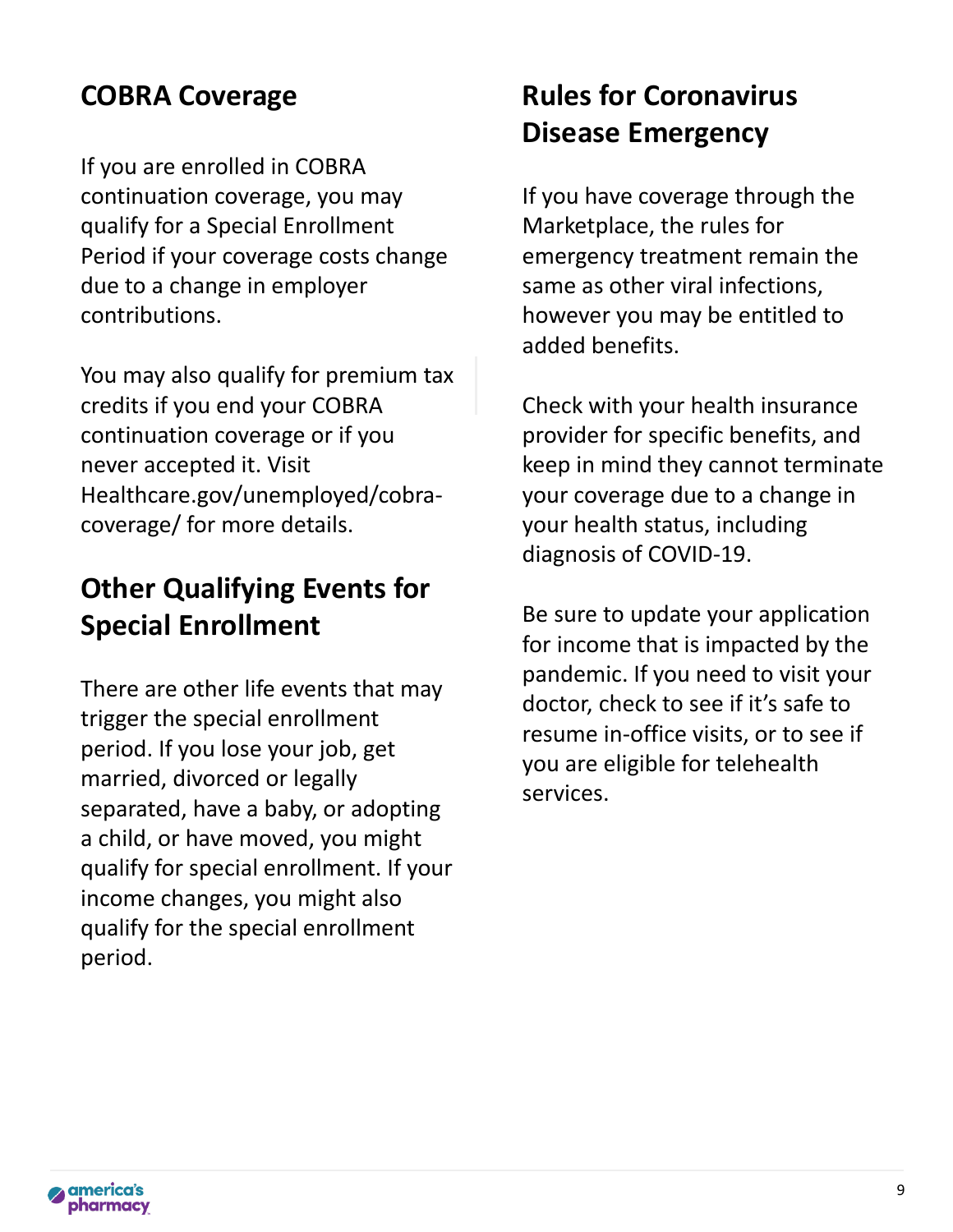## **Low-Cost Health Insurance**

The monthly cost of health insurance can be so high, some find themselves paying nearly as much as they would for a luxury car each month. The national average premium is more than \$574 per month<sup>1</sup> In this time of pandemic and job loss, you may be wondering if there is a less expensive alternative.

First off, if you're thinking of forgoing your health coverage that is not a good idea. No health coverage can put both your health and finances at risk.

## **What is the cheapest health insurance?**

The cheapest is health insurance is Medicaid. Medicaid is a federal and state funded health insurance program for individuals and families with a low income. You may qualify for Medicaid based on income, household size, disability, family status and other factors. Benefits of Medicaid include coverage for doctor visits, hospital expenses, nursing home and home health care, and Rx expenses.

But to get Medicaid you need to qualify. Even if you have never considered Medicaid before, a loss of income and health insurance might mean that you qualify now. If you think you might qualify, you can find out for sure at HealthCare.gov.<sup>2</sup>

## **Health Insurance Marketplaces**

If you don't qualify for Medicaid, don't worry. Another alternative is purchasing medical benefits through your state health insurance marketplaces<sup>3</sup> that cover all ten essential health benefits including:

- Outpatient services
- Emergency services
- **Hospitalization**
- Maternity and newborn care
- Mental health and substance abuse care
- Rx drugs
- Rehabilitative services
- Laboratory services
- Preventative and wellness services
- Pediatric services

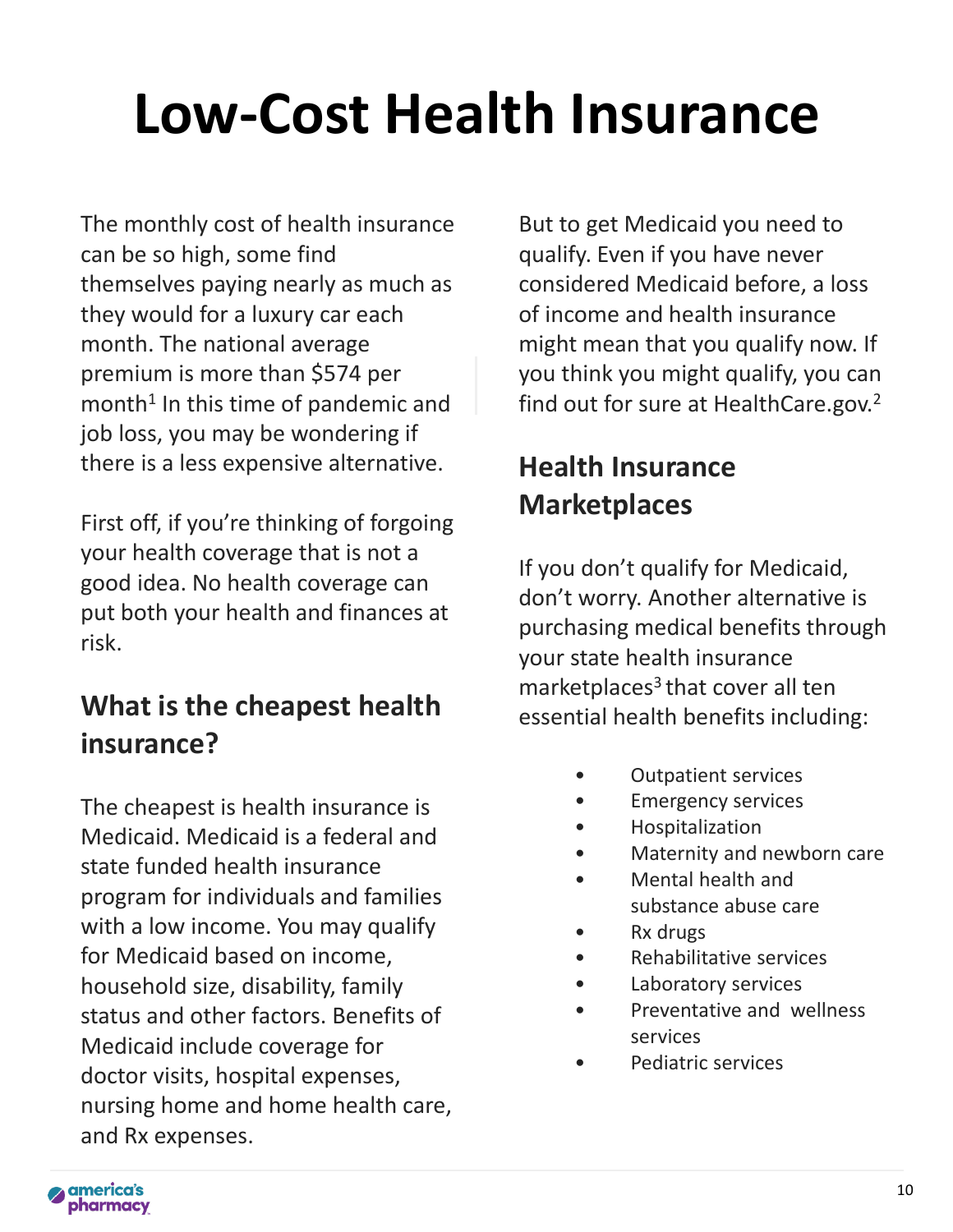Marketplace health insurance is available to anyone who does not receive healthcare coverage through their employer, or anyone who is unemployed.

### **Other Options**

There may have other options for cheap health insurance available to you as well. But regardless of the plan, you should do the research and understand the plan fully before you sign up.

When deciding if low-cost insurance is best for you, be sure to take into consideration your current medical needs before choosing your health insurance coverage. If you find yourself visiting your family doctor multiple times a year or are using your pharmacy card for essential prescriptions, choose coverage that includes those benefits. Used in tandem with a pharmacy card for discounted prescriptions, low-cost health insurance may put money back into your wallet<sup>4</sup>.

### **Is a Short-Term Policy for Me?**

On February 20, 2018, the Trump administration had proposed a plan that would relax regulations on what is called short-term health insurance. One thing to consider is that these policies often do not cover pre-existing conditions (ones that occurred before you purchased the policy), but if you do develop a condition during the term you be covered.

But please remember, short-term policies offer limited benefits compared to the policies that are on the Affordable Care Act state health insurance marketplaces. Limitations might also include mental health, maternity care, and substance abuse. However, they often cost less than comprehensive policies without a subsidy.

Sources:

1.https://www.ncsl.org/research/health/healthinsurance-premiums.aspx#2019\_rates 2.https://www.healthcare.gov/lower-costs/ 3. https://www.healthcare.gov/

4. https://www.americaspharmacy.com/card

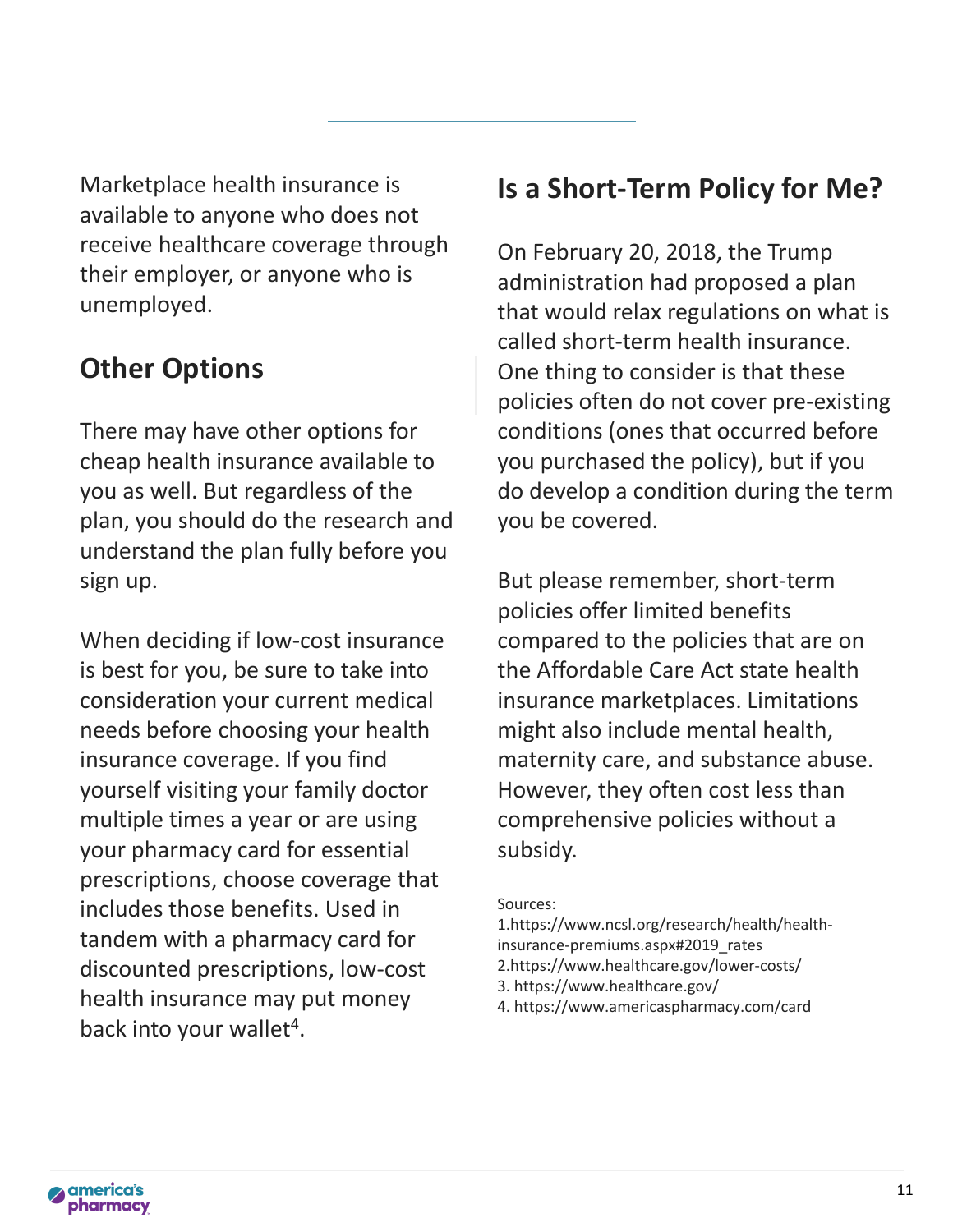## **Insurance and Medicaid Glossary and Abbreviations**

### **Health Insurance Terms**

#### **Allowed Amount**

This is the maximum amount on which payment is based for all covered health care services. This might also be called an "eligible expense," or a "payment allowance" or a "negotiated rate."

#### **Appeal**

This is a request you make to your health insurer or health plan to review a decision t has made or a grievance you have again.

#### **Balance Billing**

This is when a provider invoices you for the difference between a provider's charge and an allowed amount. As an example, if a provider's charge is \$200 and the allowed amount is \$170, the provider will bill you for the remaining \$130.

#### **Co-insurance**

This is your portion of the costs of a covered health care service, usually presented as a percent (for example, 18%) of the allowed amount for a service. You then pay the coinsurance plus any deductibles. As an example, if a health insurance allowed amount for a doctor's office visit is \$150 and you have already met your deductible, your co-insurance payment of 18% would be \$27. Your health insurance will pay the rest of the allowed amount.

#### **Co-payment**

A fixed dollar amount ((an example might be \$25) which you would pay for a covered health care service, generally at the time you receive the service. This amount can vary a lot by the type of covered health care service.

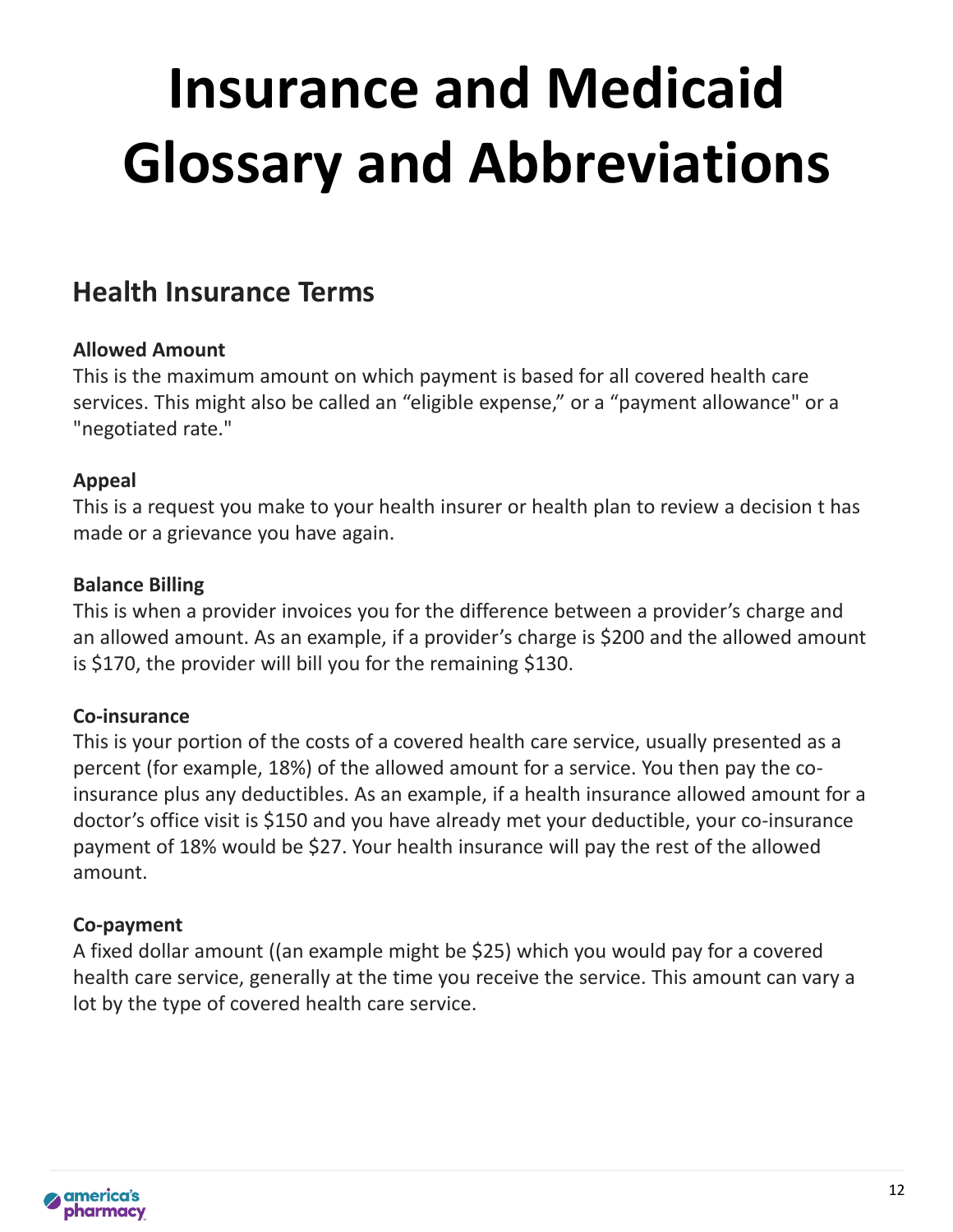#### **Deductible**

The dollar amount that you will need to pay for health care services that your health insurance or health plan covers before your health insurance or health plan begins to pay for services. As an example, if your deductible is \$3,000, your health plan will not pay anything until you have spent your \$3000 deductible for any covered health care services that are subject to the deductible. Please remember that the deductible might not apply to all services.

#### **Durable Medical Equipment (DME)**

This refers to equipment and supplies that are ordered by a health care provider to be used every day or for an extended period of time. These might include wheelchairs, oxygen equipment, testing strips for diabetics, or crutches.

#### **Emergency Medical Condition**

This is an illness, injury, symptom or existing condition that is so serious that a reasonable person will seek care right away to avoid harm.

#### **Emergency Medical Transportation**

Any ambulance service for an emergency medical condition.

#### **Emergency Room Care**

Emergency services one receives in an emergency room.

#### **Emergency Services**

This is evaluation of an emergency medical condition as well as treatment provided in an effort to prevent the condition from getting worse.

#### **Excluded Services**

Health care services that your health insurance or health plan does not cover or pay for.

#### **Health Insurance**

This is the name for a contract that requires your health insurer to pay some or all of your health care costs in exchange for a premium that you pay to them.

#### **Home Health Care**

Specifically, health care services that a person receives at home.

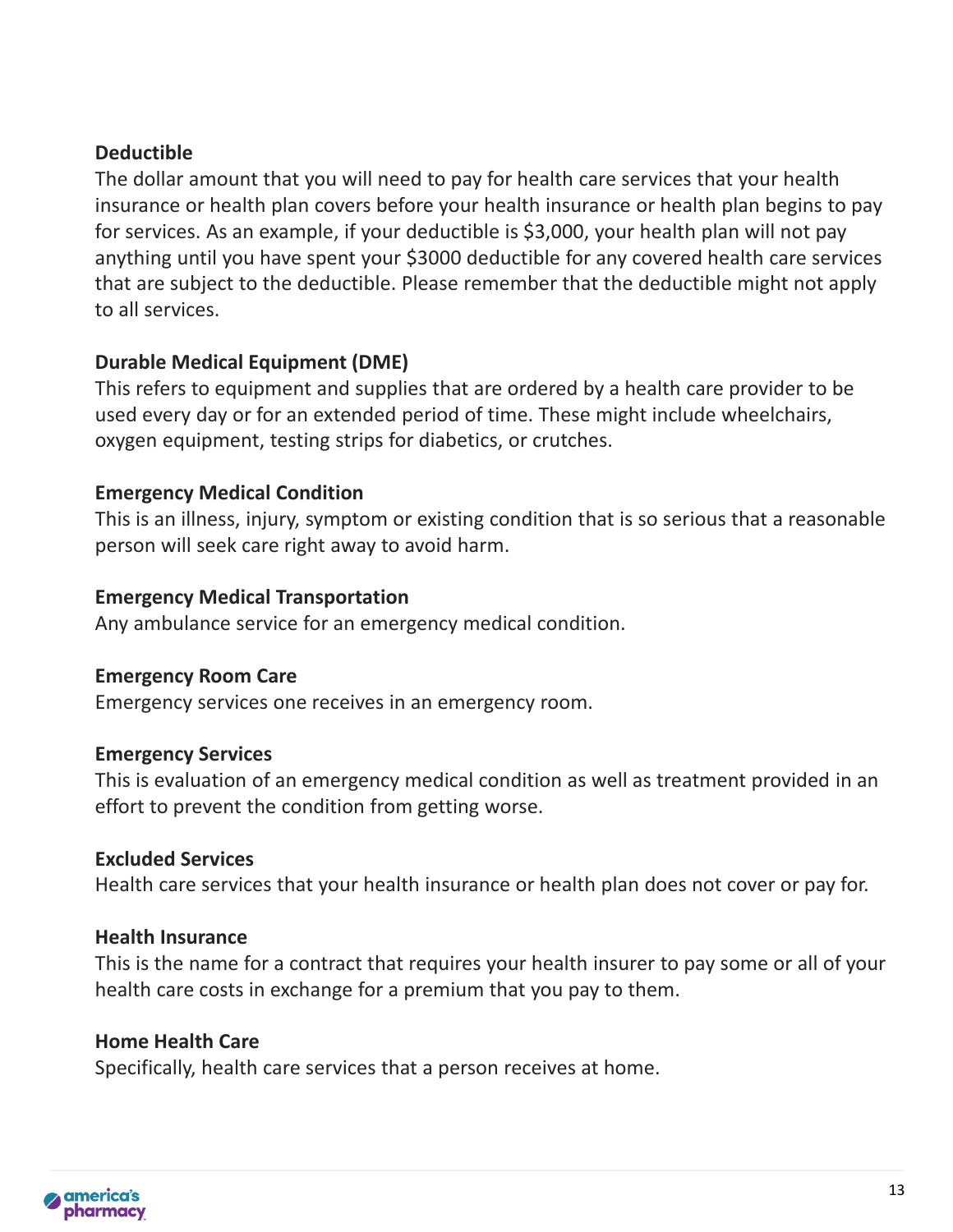#### **Hospice Services**

A range of Services that is provided to comfort and support people (and their families) during the last stages of a terminal illness.

#### **Hospital Outpatient Care**

Care on received from a hospital that that does not require an overnight stay.

#### **In-network Co-insurance**

This is the percent (as an example, 25%) that you will pay of the allowed amount for covered health care services to providers who have contracts with your health insurance or health plan. As a rule of thumb, in-network co-insurance is more likely to cost you less than out-of-network co-insurance.

#### **In-network Co-payment**

This is a fixed amount (as an example, \$20) that you will pay for covered health care services to providers who have contracts with your health insurance or health plan. As a rule of thumb, In-network co-payments are more likely to be less than out-of-network copayments.

#### **Medically Necessary**

These are health care services or supplies that are needed to prevent, diagnose, or treat illnesses, injuries, diseases, conditions and their symptoms. They also must meet accepted standards of medicine.

#### **Network**

All the facilities, providers and suppliers with which your health insurer or health plan has contracted to provide health care services.

#### **Non-Preferred Provider**

This is a provider who does not have a contract with your health insurer or health plan. With a non-preferred provider you typically will pay more. Remember to check your policy to make sure you can go to all providers who have contracted with your health insurance or health plan. Many health insurance companies or health plans have a "tiered" network that require you pay extra to see some providers.

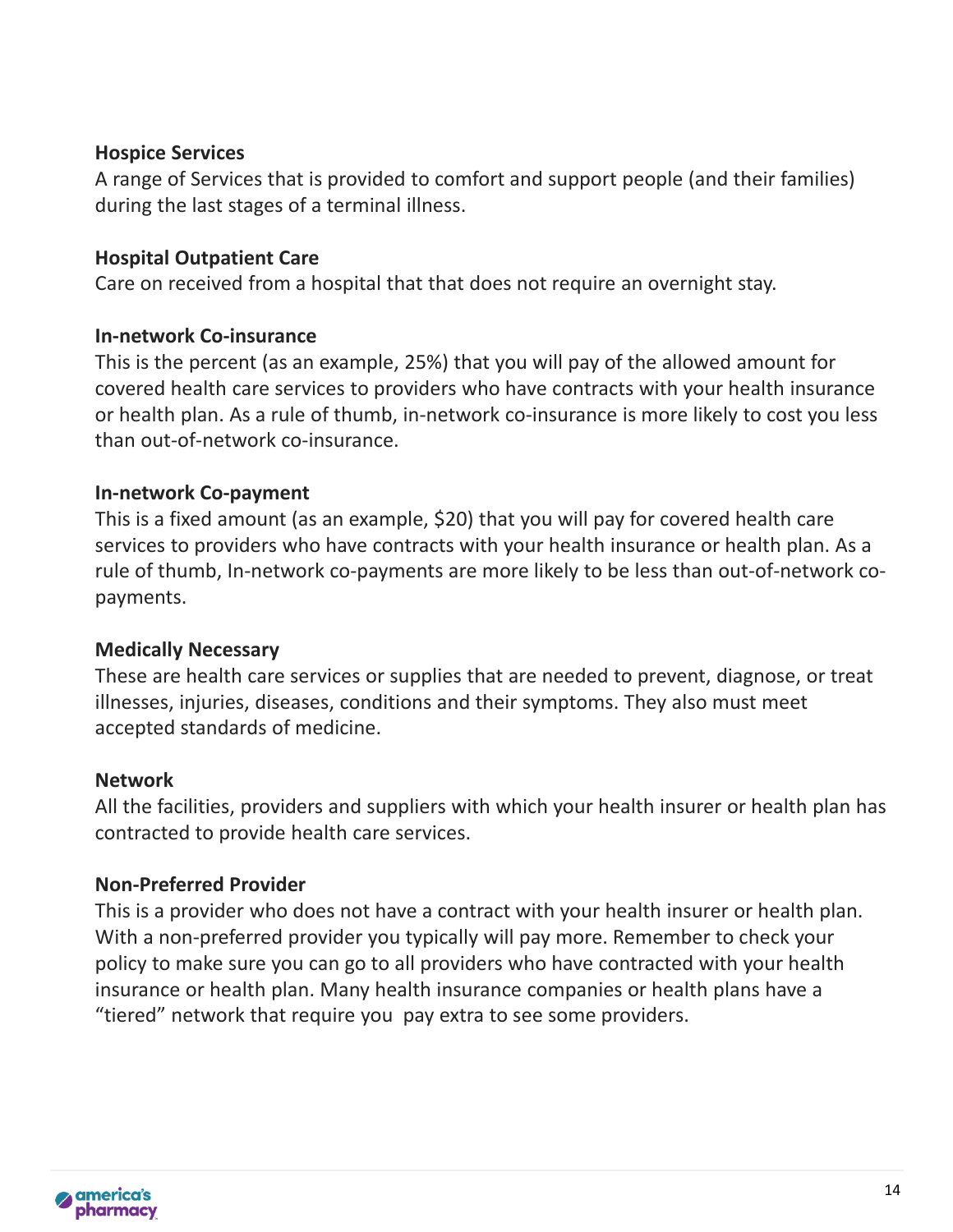#### **Out-of-network Co-insurance**

This is the percent (as an example, 35%) that you pay of the allowed amount for health care services that are covered to providers who do not currently have a contract with your health insurance or health plan. Out-of-network co-insurance will usually costs you more than in-network co-insurance.

#### **Out-of-network Co-payment**

This is a fixed amount (as an example, \$35) that you pay for health care services that are covered from providers who do not contract with your health insurance or health plan. Out-of-network copayments are generally higher than in-network co-payments.

#### **Out-of-Pocket Limit**

The most you pay during a policy period (usually a year) before your health insurance or plan begins to pay 100% of the allowed amount. This limit never includes your premium, balance-billed charges or health care your health insurance or plan doesn't cover. Some health insurance or plans don't count all of your co-payments, deductibles, co-insurance payments, out-of-network payments or other expenses toward this limit.

#### **Physician Services Plan**

This is a benefit that your employer, union or some other sponsoring group provides to you in order to pay for your health care services.

#### **Preauthorization**

This is a decision made by your health insurer or health plan about the medical necessity of a health care service, a prescription drug, a treatment plan, or durable medical equipment. It is sometimes called prior authorization, precertification, or prior approval. Your health insurance or health plan might require this preauthorization for specific services before you are able to receive them, with the exception of emergences. Please remember, getting preauthorization is not a promise that your health insurance or plan will cover the cost.

#### **Preferred Provider**

This is a provider who has a contracted with your health insurer or plan to provide you with services at a discount. You can check your policy to see if you can see all the preferred providers or if your health insurance or health plan are on a "tiered" network and if you must pay more to see certain providers. Your health insurance or health plan may have preferred providers designated as "participating" providers. Participating providers also have contracts with your health insurer or health plan, but the discount may not be as big, so you may have to pay more.

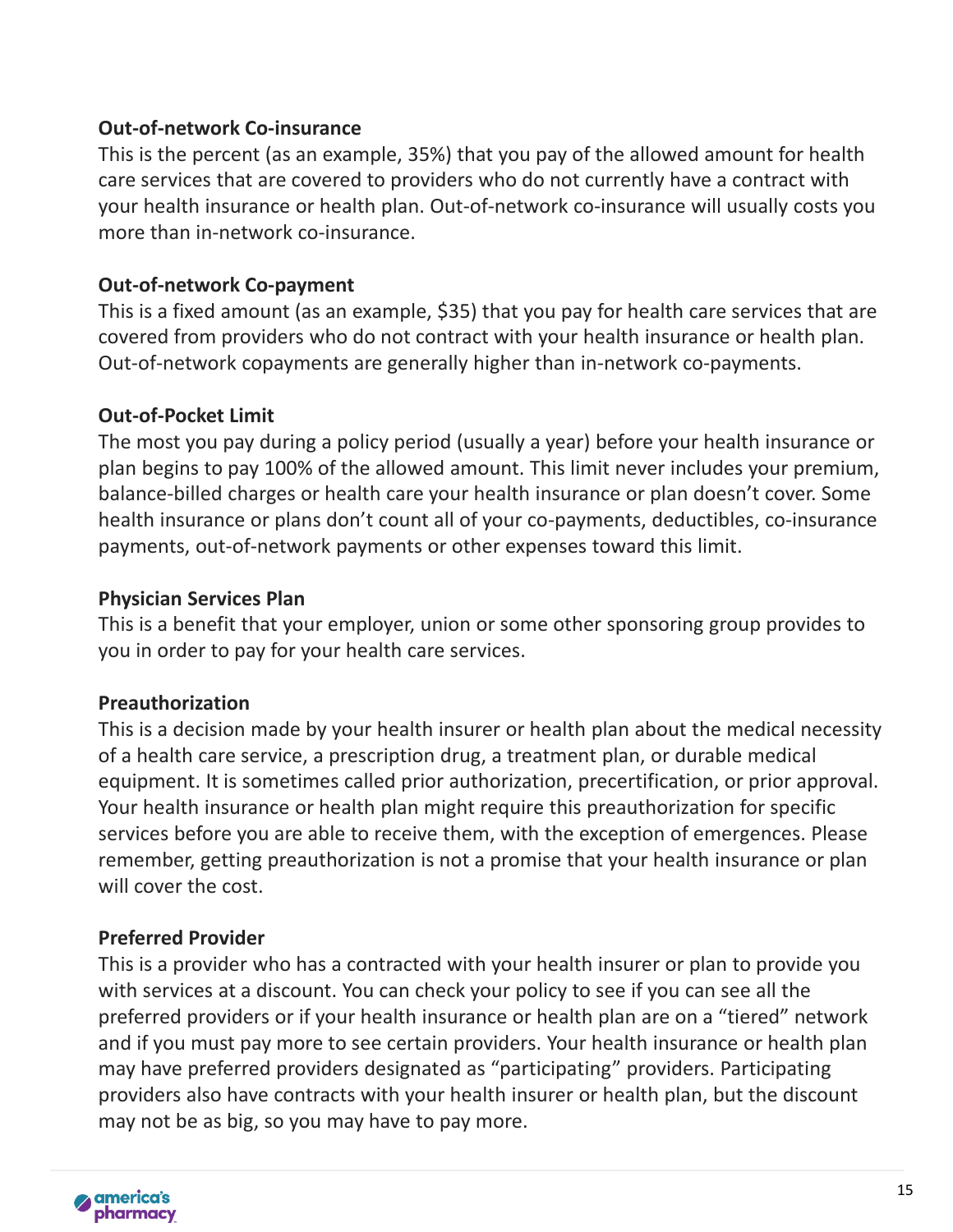#### **Premium**

The amount you must pay for your health insurance or health plan. This is usually paid monthly, quarterly, or yearly.

#### **Prescription Drug Coverage**

This is the part of your health insurance or health plan that helps pay for prescription drugs. Please note that this is not always a part of every health insurance or health plan offering.

#### **Primary Care Physician**

A physician -- whether an M.D. (Medical Doctor) or a D.O. (Doctor of Osteopathic Medicine) -- who directly provides to the patient or coordinates a wide range of health care services.

#### **Primary Care Provider**

A physician -- whether an M.D. (Medical Doctor) or a D.O. (Doctor of Osteopathic Medicine), a nurse practitioner, a clinical nurse specialist, or a physician assistant (as allowed under your state law) who provides, coordinates or helps a patient with accessing a wide range of health care services.

#### **Provider**

A physician -- whether an M.D. (Medical Doctor) or a D.O. (Doctor of Osteopathic Medicine), a health care professional, or a health care facility that is licensed, certified, or accredited as required by your state law.

#### **Reconstructive Surgery**

This is Surgery and follow-up treatments needed to correct or improve any part of the body due to of birth defects, injuries, accidents, or other medical conditions.

#### **Rehabilitation Services**

These are health care services that help a patient keep, retrieve, or improve skills and functioning that have been impaired or lost due to sickness, injury, or disability. These services could include physical and occupational therapy, psychiatric rehabilitation services, or speech-language pathology in a variety of inpatient or outpatient settings.

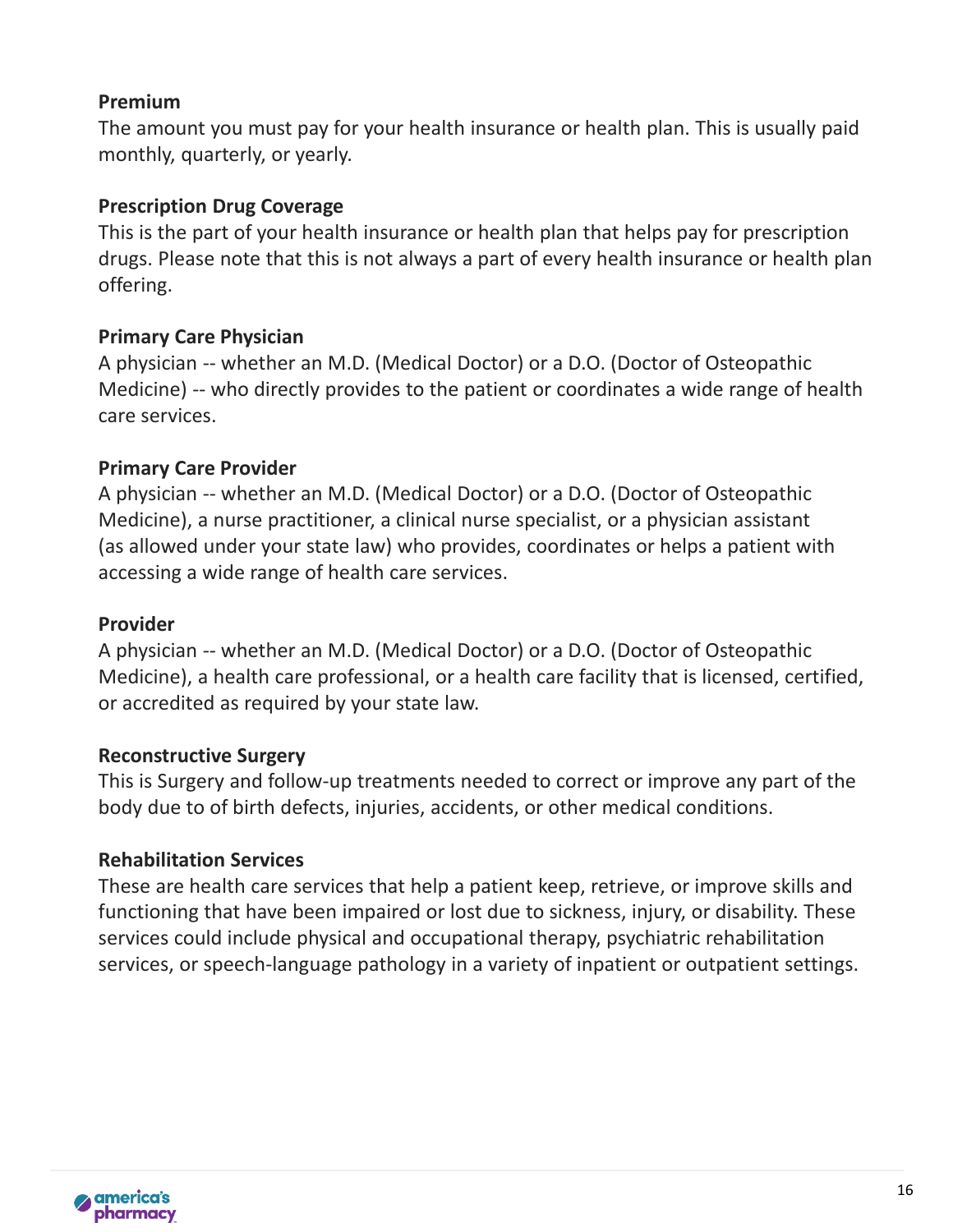#### **Premium**

The amount you must pay for your health insurance or health plan. This is usually paid monthly, quarterly, or yearly.

#### **Prescription Drug Coverage**

This is the part of your health insurance or health plan that helps pay for prescription drugs. Please note that this is not always a part of every health insurance or health plan offering.

#### **Primary Care Physician**

A physician -- whether an M.D. (Medical Doctor) or a D.O. (Doctor of Osteopathic Medicine) -- who directly provides to the patient or coordinates a wide range of health care services.

#### **Primary Care Provider**

A physician -- whether an M.D. (Medical Doctor) or a D.O. (Doctor of Osteopathic Medicine), a nurse practitioner, a clinical nurse specialist, or a physician assistant (as allowed under your state law) who provides, coordinates or helps a patient with accessing a wide range of health care services.

#### **Provider**

A physician -- whether an M.D. (Medical Doctor) or a D.O. (Doctor of Osteopathic Medicine), a health care professional, or a health care facility that is licensed, certified, or accredited as required by your state law.

#### **Reconstructive Surgery**

This is Surgery and follow-up treatments needed to correct or improve any part of the body due to of birth defects, injuries, accidents, or other medical conditions.

#### **Rehabilitation Services**

These are health care services that help a patient keep, retrieve, or improve skills and functioning that have been impaired or lost due to sickness, injury, or disability. These services could include physical and occupational therapy, psychiatric rehabilitation services, or speech-language pathology in a variety of inpatient or outpatient settings.

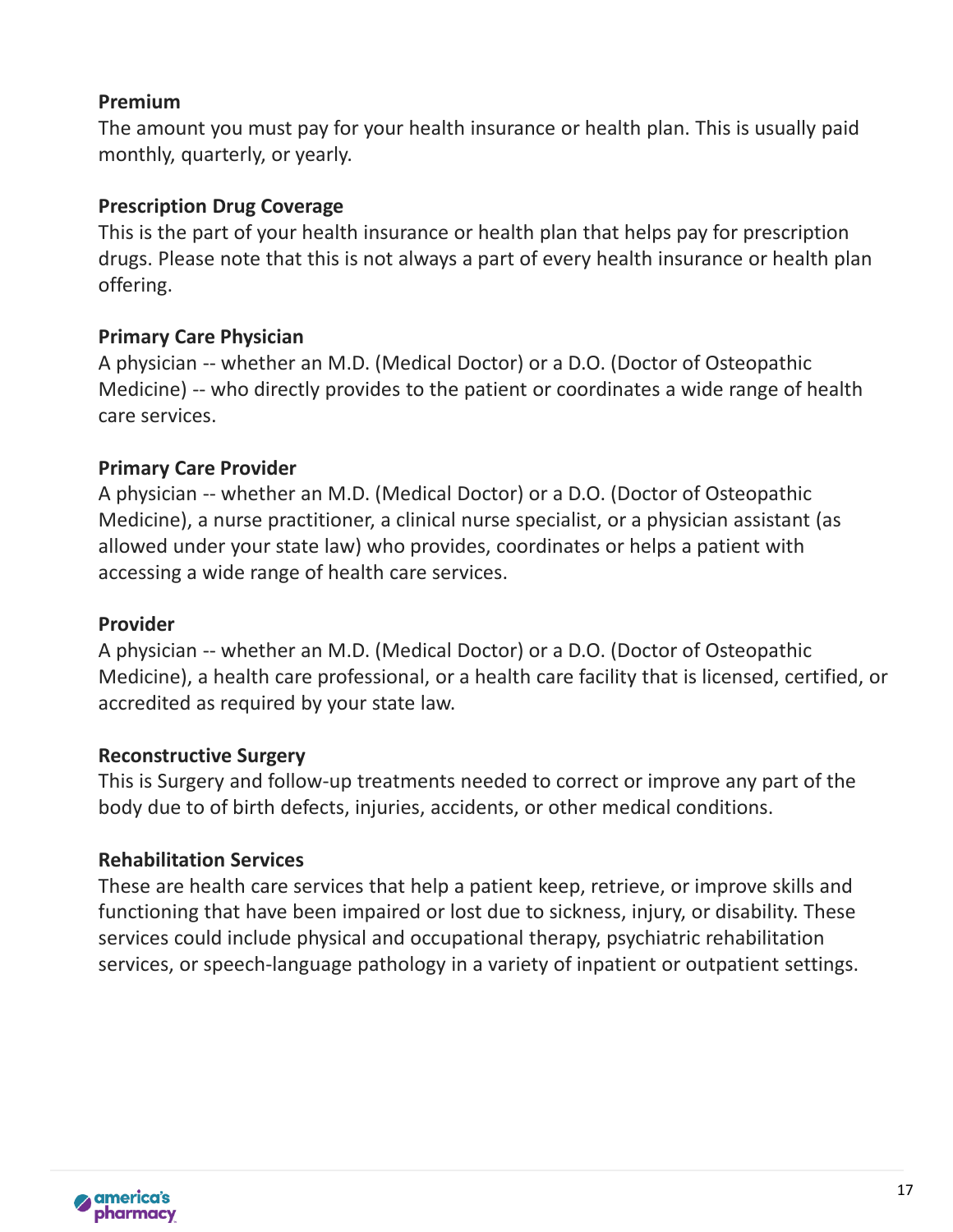#### **Specialist**

Physician specialists focus on a specific area of medicine or a specific group of patients. They diagnose, manage, prevent or treat certain types of symptoms and/or conditions. A non-physician specialist is a provider with additional training in a specific part of health care.

#### **UCR (Usual, Customary and Reasonable)**

The cost of medical service in a geographic area is based on what providers in the area typically charge for the same or similar medical service. UCR is how is often used to determine the allowed cost.

#### **Urgent Care**

This is care for an illness, condition, or injury that is serious enough for a reasonable person to seek care immediately, but not so severe as to require a visit to the emergency room.

### **Common Medicaid Acronyms**

| <b>AAC</b>    | actual acquisition cost                             |
|---------------|-----------------------------------------------------|
| AAP           | <b>American Academy of Pediatrics</b>               |
| <b>AAPD</b>   | American Academy of Pediatric Dentistry             |
| <b>ABA</b>    | applied behavioral analysis                         |
| <b>ABP</b>    | alternative benefit plan                            |
| <b>ACA</b>    | Patient Protection and Affordable Care Act          |
| <b>ACAP</b>   | <b>Association for Community Affiliated Plans</b>   |
| <b>ACC</b>    | accountable care collaborative                      |
| <b>ACF</b>    | <b>Administration for Children and Families</b>     |
| <b>ACIP</b>   | <b>Advisory Committee on Immunization Practices</b> |
| <b>ACO</b>    | accountable care organization                       |
| <b>ACS</b>    | <b>American Community Survey</b>                    |
| <b>ADA</b>    | <b>Americans with Disabilities Act</b>              |
| <b>ADD</b>    | attention deficit disorder                          |
| <b>ADHD</b>   | attention deficit hyperactivity disorder            |
| ADLs          | activities of daily living                          |
| <b>ADT</b>    | admission, discharge, transfer                      |
| <b>AFCARS</b> | Adoption and Foster Care Analysis Reporting System  |
| <b>AFDC</b>   | Aid to Families with Dependent Children             |
| <b>AHA</b>    | <b>American Hospital Association</b>                |

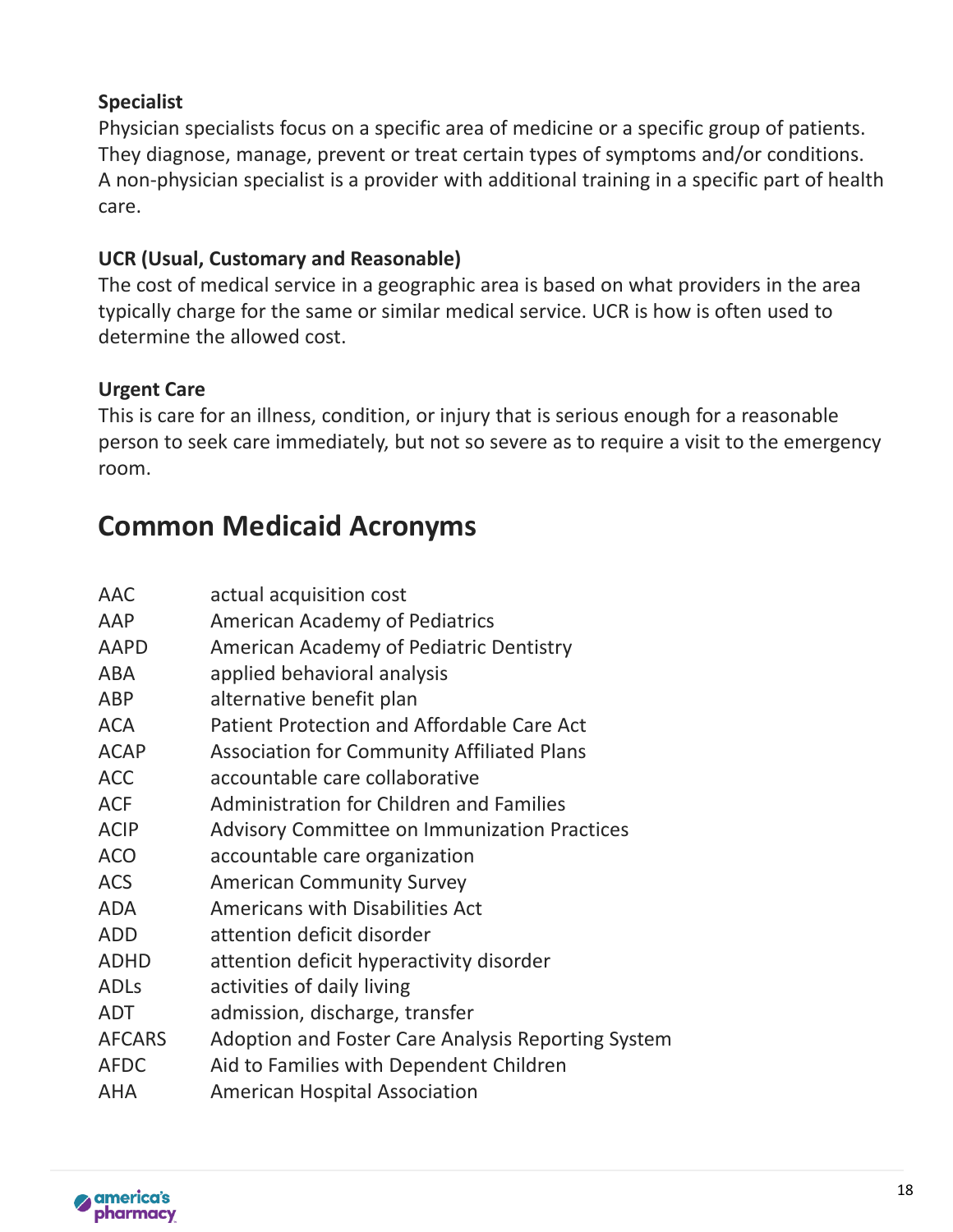| <b>AHCA</b>    | American Health Care Association                                      |
|----------------|-----------------------------------------------------------------------|
| <b>AHCCCS</b>  | Arizona Health Care Cost Containment System Administration (Arizona's |
|                | Medicaid Agency)                                                      |
| <b>AHRQ</b>    | Agency for Health Care Research and Quality                           |
| <b>AIDS</b>    | acquired immune deficiency syndrome                                   |
| <b>AMA</b>     | <b>American Medical Association</b>                                   |
| AMP            | average manufacturer price                                            |
| APC            | ambulatory payment classification                                     |
| <b>APRN</b>    | advanced practice registered nurse                                    |
| <b>APS</b>     | annual person summary                                                 |
| <b>ARTS</b>    | addiction and recovery treatment services                             |
| <b>ASAM</b>    | American Society of Addiction Medicine                                |
| <b>ASC</b>     | ambulatory surgical center                                            |
| <b>ASP</b>     | average sales price                                                   |
| <b>ASPE</b>    | Assistant Secretary for Planning and Evaluation                       |
| <b>AWP</b>     | average wholesale price                                               |
| <b>BBA 97</b>  | Balanced Budget Act of 1997                                           |
| <b>BHH</b>     | behavioral health homes                                               |
| <b>BHO</b>     | behavioral health organization                                        |
| <b>BHP</b>     | basic health program                                                  |
| <b>BIP</b>     | <b>Balancing Incentive Payments Program</b>                           |
| <b>BMI</b>     | body mass index                                                       |
| <b>BOE</b>     | basis of eligibility                                                  |
| <b>BRFSS</b>   | Behavioral Risk Factor Surveillance System                            |
| <b>CAH</b>     | critical access hospital                                              |
| <b>CAHMI</b>   | Child and Adolescent Health Measurement Initiative                    |
| <b>CAHPS</b>   | <b>Consumer Assessment of Health Care Providers and Systems</b>       |
| <b>CAPD</b>    | continuous ambulatory peritoneal dialysis                             |
| <b>CARF</b>    | <b>Commission on Accreditation of Rehabilitation Facilities</b>       |
| <b>CARTS</b>   | <b>CHIP Annual Reporting Template System</b>                          |
| <b>CBO</b>     | <b>Congressional Budget Office</b>                                    |
| <b>CBT</b>     | cognitive-behavioral therapy                                          |
| <b>CCC</b>     | <b>Community Care Collaborative</b>                                   |
| <b>CCCESUN</b> | children with chronic conditions and elevated service use or need     |
| <b>CCIIO</b>   | Center for Consumer Information and Insurance Oversight               |
| <b>CCN</b>     | <b>CMS</b> certification number                                       |
| <b>CCO</b>     | coordinated care organization                                         |
| <b>CCPD</b>    | continuous cycling peritoneal dialysis                                |
| <b>CCR</b>     | cost-to-charge ratio                                                  |
| <b>CCW</b>     | <b>Chronic Condition Data Warehouse</b>                               |

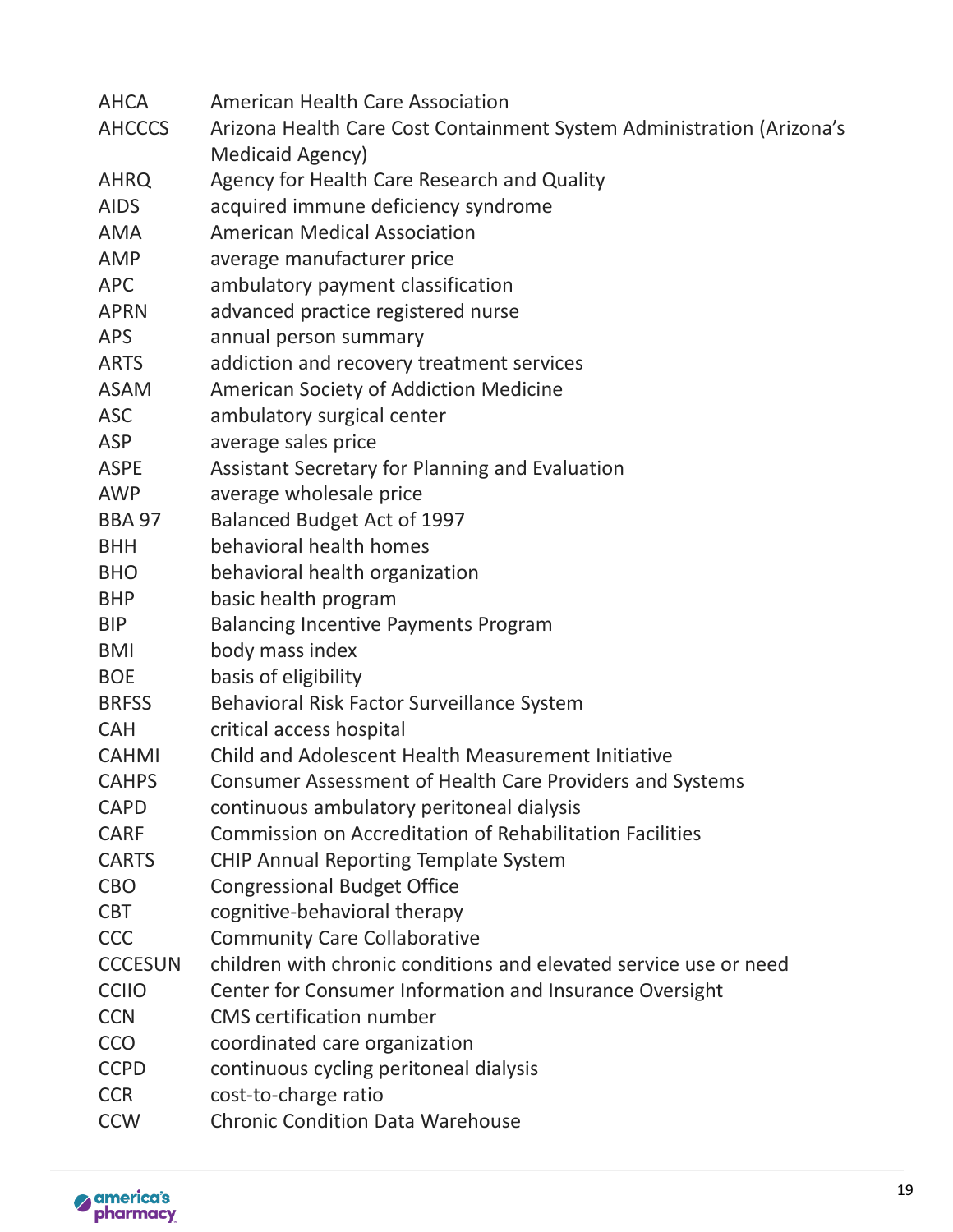| <b>CDC</b>    | U.S. Centers for Disease Control and Prevention                                    |
|---------------|------------------------------------------------------------------------------------|
| <b>CDL</b>    | clinical diagnostic laboratory                                                     |
| <b>CDPS</b>   | Chronic Illness and Disability Payment System                                      |
| <b>CDT</b>    | <b>Current Dental Terminology</b>                                                  |
| <b>CF</b>     | conversion factor                                                                  |
|               | CHAMP-VA Civilian Health and Medical Program of the Department of Veterans Affairs |
| <b>CHIP</b>   | State Children's Health Insurance Program                                          |
| <b>CHIPRA</b> | Children's Health Insurance Program Re-Authorization Act                           |
| <b>CHNA</b>   | community health needs assessment                                                  |
| <b>CIN</b>    | client identification number                                                       |
| <b>CLIA</b>   | Clinical Laboratory Improvement Amendments of 1988                                 |
| <b>CMC</b>    | comprehensive managed care                                                         |
| <b>CMCS</b>   | <b>Center for Medicaid and CHIP Services</b>                                       |
| <b>CMHC</b>   | community mental health center                                                     |
| <b>CMIP</b>   | comprehensive Medicaid integrity plan                                              |
| <b>CMS</b>    | <b>Centers for Medicare &amp; Medicaid Services</b>                                |
| <b>CNM</b>    | certified nurse-midwife                                                            |
| <b>CNOM</b>   | costs not otherwise match-able                                                     |
| <b>CNS</b>    | clinical nurse specialist                                                          |
| <b>COA</b>    | Council on Accreditation of Services for Families and Children                     |
| <b>COBRA</b>  | Consolidated Omnibus Budget Reconciliation Act of 1985                             |
| <b>CORD</b>   | The Childhood Obesity Research Demonstration                                       |
| <b>CPE</b>    | certified public expenditure                                                       |
| <b>CPI</b>    | Center for Program Integrity                                                       |
| CPI-U         | consumer price index for all urban consumers                                       |
| <b>CPNP</b>   | certified pediatric nurse practitioners                                            |
| <b>CPS</b>    | <b>Current Population Survey</b>                                                   |
| <b>CPT</b>    | Current Procedural Terminology. CPT® is a registered trademark of the              |
|               | <b>American Medical Association</b>                                                |
| <b>CRNA</b>   | certified registered nurse anesthetists                                            |
| <b>CRNP</b>   | certified registered nurse practitioner                                            |
| <b>CRNW</b>   | certified registered nurse-midwife                                                 |
| <b>CSHCN</b>  | children with special health care needs                                            |
| <b>CSR</b>    | cost-sharing reduction                                                             |
| <b>CT</b>     | computerized tomography                                                            |
| <b>CTA</b>    | computerized tomography angiography                                                |
| <b>CY</b>     | calendar year                                                                      |
| <b>DHCF</b>   | Department of Health Care Finance                                                  |
| <b>DHCS</b>   | Department of Health Care Services                                                 |

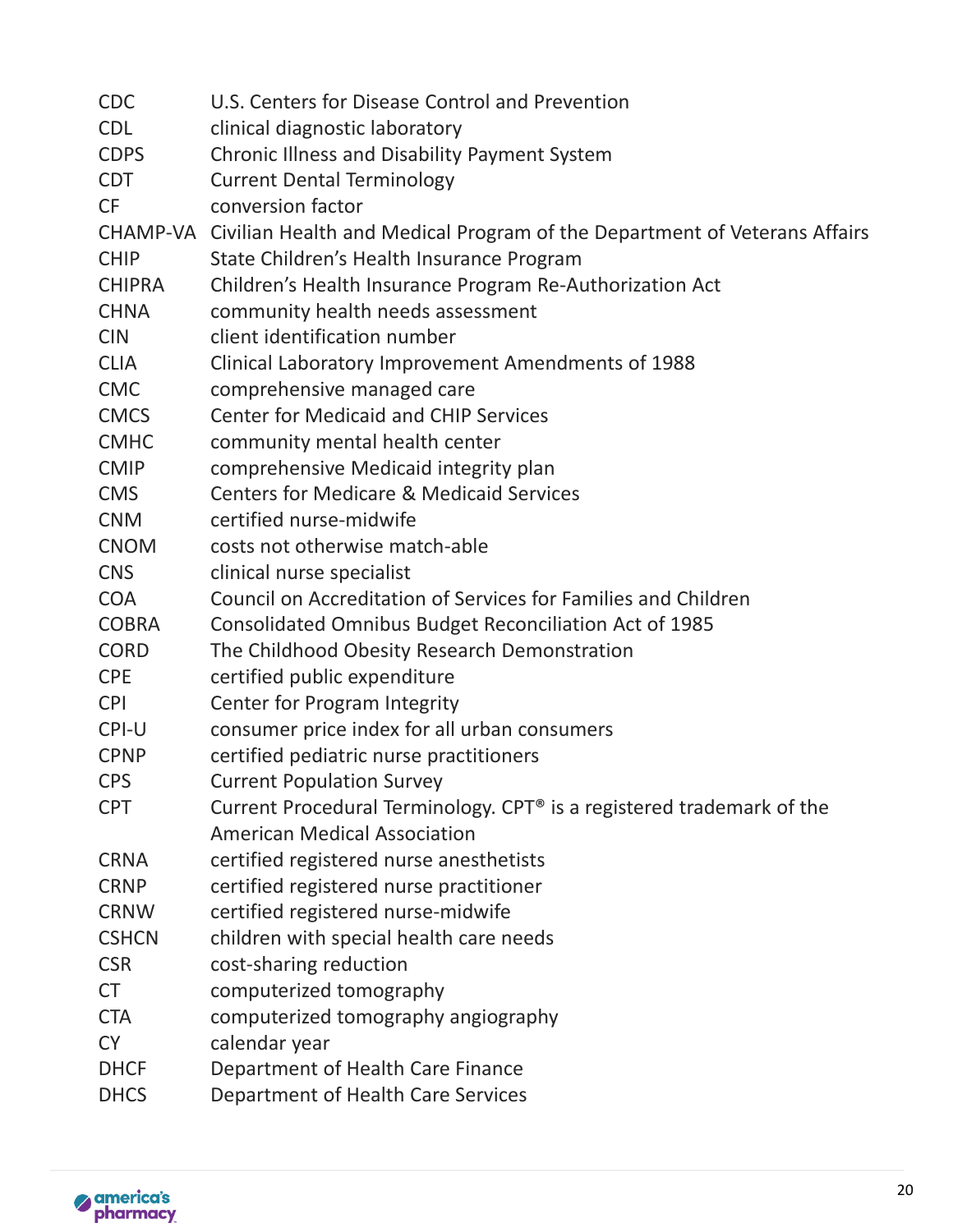| <b>CDC</b>    | U.S. Centers for Disease Control and Prevention                                    |
|---------------|------------------------------------------------------------------------------------|
| <b>CDL</b>    | clinical diagnostic laboratory                                                     |
| <b>CDPS</b>   | Chronic Illness and Disability Payment System                                      |
| <b>CDT</b>    | <b>Current Dental Terminology</b>                                                  |
| <b>CF</b>     | conversion factor                                                                  |
|               | CHAMP-VA Civilian Health and Medical Program of the Department of Veterans Affairs |
| <b>CHIP</b>   | State Children's Health Insurance Program                                          |
| <b>CHIPRA</b> | Children's Health Insurance Program Re-Authorization Act                           |
| <b>CHNA</b>   | community health needs assessment                                                  |
| <b>CIN</b>    | client identification number                                                       |
| <b>CLIA</b>   | Clinical Laboratory Improvement Amendments of 1988                                 |
| <b>CMC</b>    | comprehensive managed care                                                         |
| <b>CMCS</b>   | <b>Center for Medicaid and CHIP Services</b>                                       |
| <b>CMHC</b>   | community mental health center                                                     |
| <b>CMIP</b>   | comprehensive Medicaid integrity plan                                              |
| <b>CMS</b>    | <b>Centers for Medicare &amp; Medicaid Services</b>                                |
| <b>CNM</b>    | certified nurse-midwife                                                            |
| <b>CNOM</b>   | costs not otherwise match-able                                                     |
| <b>CNS</b>    | clinical nurse specialist                                                          |
| <b>COA</b>    | Council on Accreditation of Services for Families and Children                     |
| <b>COBRA</b>  | Consolidated Omnibus Budget Reconciliation Act of 1985                             |
| <b>CORD</b>   | The Childhood Obesity Research Demonstration                                       |
| <b>CPE</b>    | certified public expenditure                                                       |
| <b>CPI</b>    | Center for Program Integrity                                                       |
| <b>CPI-U</b>  | consumer price index for all urban consumers                                       |
| <b>CPNP</b>   | certified pediatric nurse practitioners                                            |
| <b>CPS</b>    | <b>Current Population Survey</b>                                                   |
| <b>CPT</b>    | Current Procedural Terminology. CPT® is a registered trademark of the              |
|               | <b>American Medical Association</b>                                                |
| <b>CRNA</b>   | certified registered nurse anesthetists                                            |
| <b>CRNP</b>   | certified registered nurse practitioner                                            |
| <b>CRNW</b>   | certified registered nurse-midwife                                                 |
| <b>CSHCN</b>  | children with special health care needs                                            |
| <b>CSR</b>    | cost-sharing reduction                                                             |
| <b>CT</b>     | computerized tomography                                                            |
| <b>CTA</b>    | computerized tomography angiography                                                |
| <b>CY</b>     | calendar year                                                                      |
| <b>DHCF</b>   | Department of Health Care Finance                                                  |
| <b>DHCS</b>   | Department of Health Care Services                                                 |

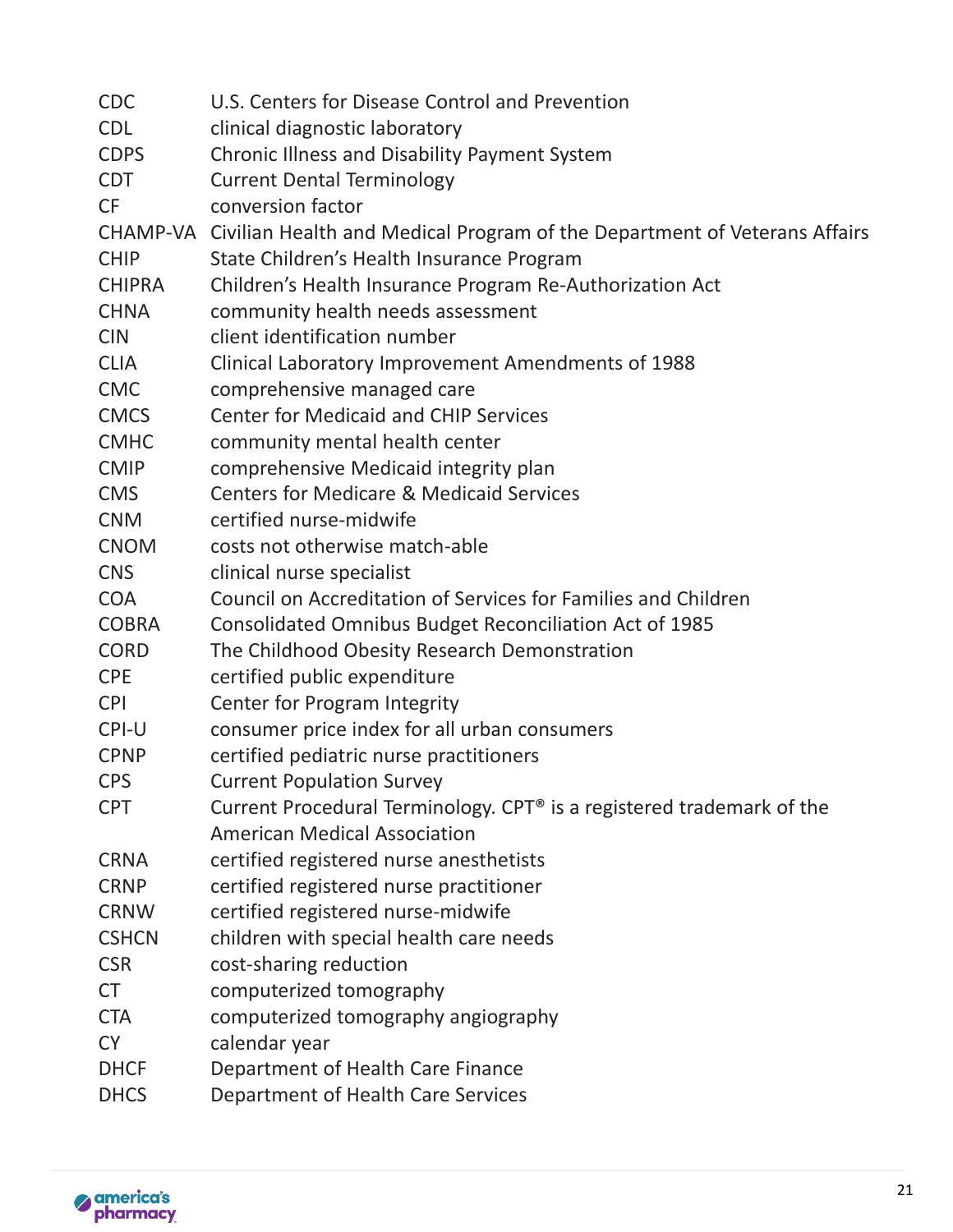| <b>DHR</b>       | Department of Human Resources                                       |
|------------------|---------------------------------------------------------------------|
| <b>DHRM</b>      | <b>DSH Health Reform Methodology</b>                                |
| <b>DHSS</b>      | Department of Health and Social Services                            |
| <b>DHW</b>       | Department of Health and Welfare                                    |
| <b>DMAP</b>      | Division of Medical Assistance Programs                             |
| <b>DMAP</b>      | Delaware Medical Assistance Programs                                |
| <b>DMAS</b>      | Department of Medical Assistance Services                           |
| <b>DME</b>       | durable medical equipment                                           |
| <b>DOH</b>       | Department of Health                                                |
| <b>DOJ</b>       | U.S. Department of Justice                                          |
| <b>DRA</b>       | <b>Deficit Reduction Act</b>                                        |
| <b>DRG</b>       | diagnosis-related group                                             |
| <b>DSH</b>       | disproportionate share hospital                                     |
| <b>DSM</b>       | Diagnostic and Statistical Manual of Mental Disorders               |
| D-SNP            | dual-eligible special needs plan                                    |
| <b>DSRIP</b>     | delivery system reform incentive payment                            |
| <b>DSRIP PPS</b> | delivery system reform incentive payment performing provider system |
| <b>DUR</b>       | drug utilization review                                             |
| <b>DVHA</b>      | Department of Vermont Health Access                                 |
| <b>DxCG</b>      | diagnostic cost group risk adjustment model                         |
| <b>DYS</b>       | Department of Youth Services                                        |
| E/M              | evaluation and management                                           |
| <b>EAC</b>       | estimated acquisition cost                                          |
| <b>EAPG</b>      | enhanced ambulatory patient group                                   |
| <b>ECP</b>       | essential community provider                                        |
| <b>ED</b>        | emergency department                                                |
| <b>EDZ</b>       | economically disadvantaged zone                                     |
| E-FMAP           | enhanced federal medical assistance percentage                      |
| <b>EHB</b>       | essential health benefit                                            |
| <b>EHR</b>       | electronic health record                                            |
| <b>EKG</b>       | electrocardiogram                                                   |
| <b>ELE</b>       | express lane eligibility                                            |
| <b>EMTALA</b>    | <b>Emergency Medical Treatment and Active Labor Act</b>             |
| <b>EPSDT</b>     | early and periodic screening, diagnostic, and treatment             |
| <b>EQR</b>       | external quality review                                             |
| <b>EQRO</b>      | external quality review organization                                |
| <b>ESI</b>       | employer-sponsored insurance                                        |
| <b>ESRD</b>      | end-stage renal disease                                             |
| <b>FACS</b>      | Family and Children's Services                                      |

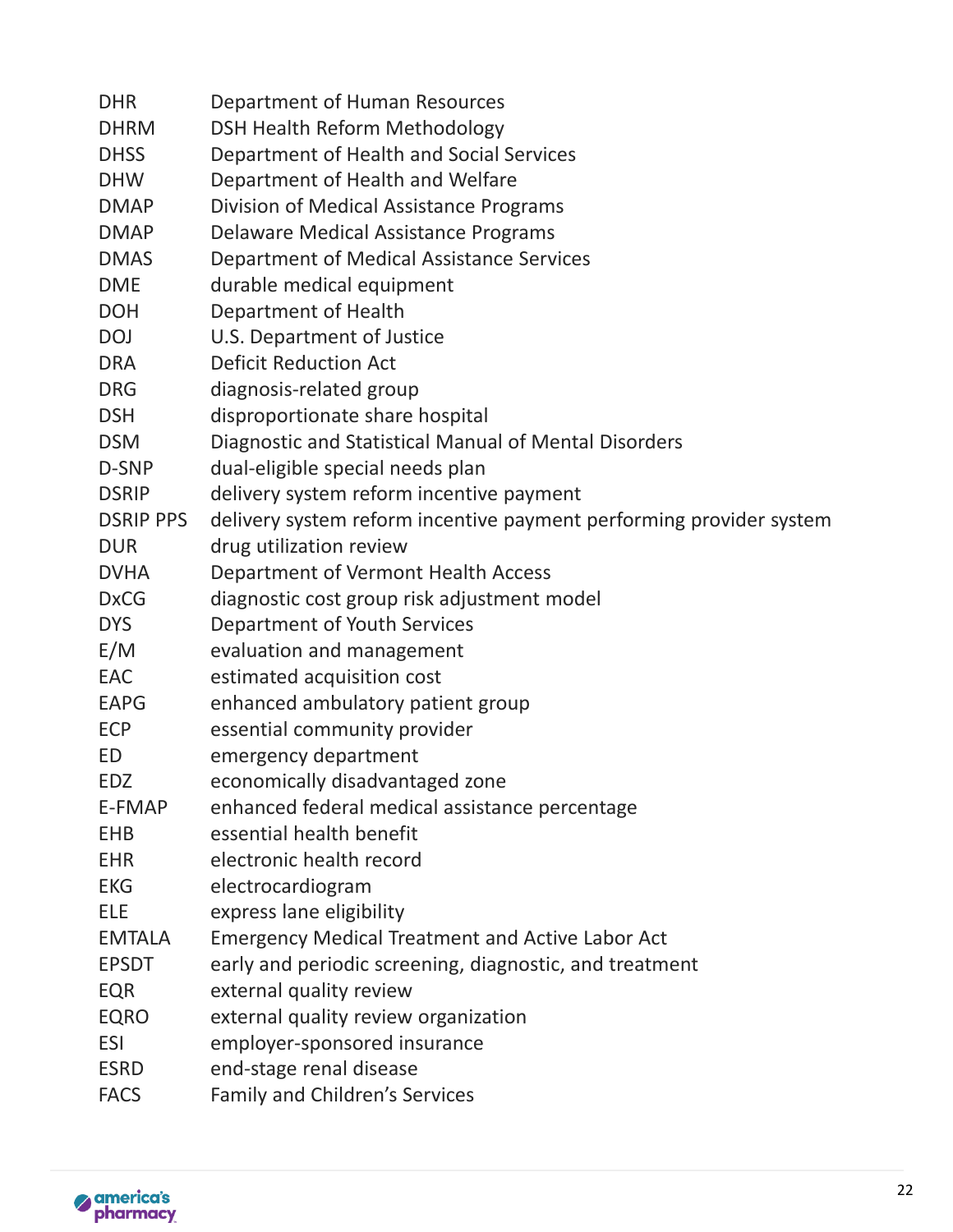| <b>DHR</b>       | Department of Human Resources                                       |
|------------------|---------------------------------------------------------------------|
| <b>DHRM</b>      | <b>DSH Health Reform Methodology</b>                                |
| <b>DHSS</b>      | Department of Health and Social Services                            |
| <b>DHW</b>       | Department of Health and Welfare                                    |
| <b>DMAP</b>      | Division of Medical Assistance Programs                             |
| <b>DMAP</b>      | Delaware Medical Assistance Programs                                |
| <b>DMAS</b>      | Department of Medical Assistance Services                           |
| <b>DME</b>       | durable medical equipment                                           |
| <b>DOH</b>       | Department of Health                                                |
| <b>DOJ</b>       | U.S. Department of Justice                                          |
| <b>DRA</b>       | <b>Deficit Reduction Act</b>                                        |
| <b>DRG</b>       | diagnosis-related group                                             |
| <b>DSH</b>       | disproportionate share hospital                                     |
| <b>DSM</b>       | Diagnostic and Statistical Manual of Mental Disorders               |
| D-SNP            | dual-eligible special needs plan                                    |
| <b>DSRIP</b>     | delivery system reform incentive payment                            |
| <b>DSRIP PPS</b> | delivery system reform incentive payment performing provider system |
| <b>DUR</b>       | drug utilization review                                             |
| <b>DVHA</b>      | Department of Vermont Health Access                                 |
| <b>DxCG</b>      | diagnostic cost group risk adjustment model                         |
| <b>DYS</b>       | Department of Youth Services                                        |
| E/M              | evaluation and management                                           |
| <b>EAC</b>       | estimated acquisition cost                                          |
| <b>EAPG</b>      | enhanced ambulatory patient group                                   |
| <b>ECP</b>       | essential community provider                                        |
| <b>ED</b>        | emergency department                                                |
| <b>EDZ</b>       | economically disadvantaged zone                                     |
| E-FMAP           | enhanced federal medical assistance percentage                      |
| <b>EHB</b>       | essential health benefit                                            |
| <b>EHR</b>       | electronic health record                                            |
| <b>EKG</b>       | electrocardiogram                                                   |
| <b>ELE</b>       | express lane eligibility                                            |
| <b>EMTALA</b>    | <b>Emergency Medical Treatment and Active Labor Act</b>             |
| <b>EPSDT</b>     | early and periodic screening, diagnostic, and treatment             |
| <b>EQR</b>       | external quality review                                             |
| <b>EQRO</b>      | external quality review organization                                |
| <b>ESI</b>       | employer-sponsored insurance                                        |
| <b>ESRD</b>      | end-stage renal disease                                             |
| <b>FACS</b>      | <b>Family and Children's Services</b>                               |

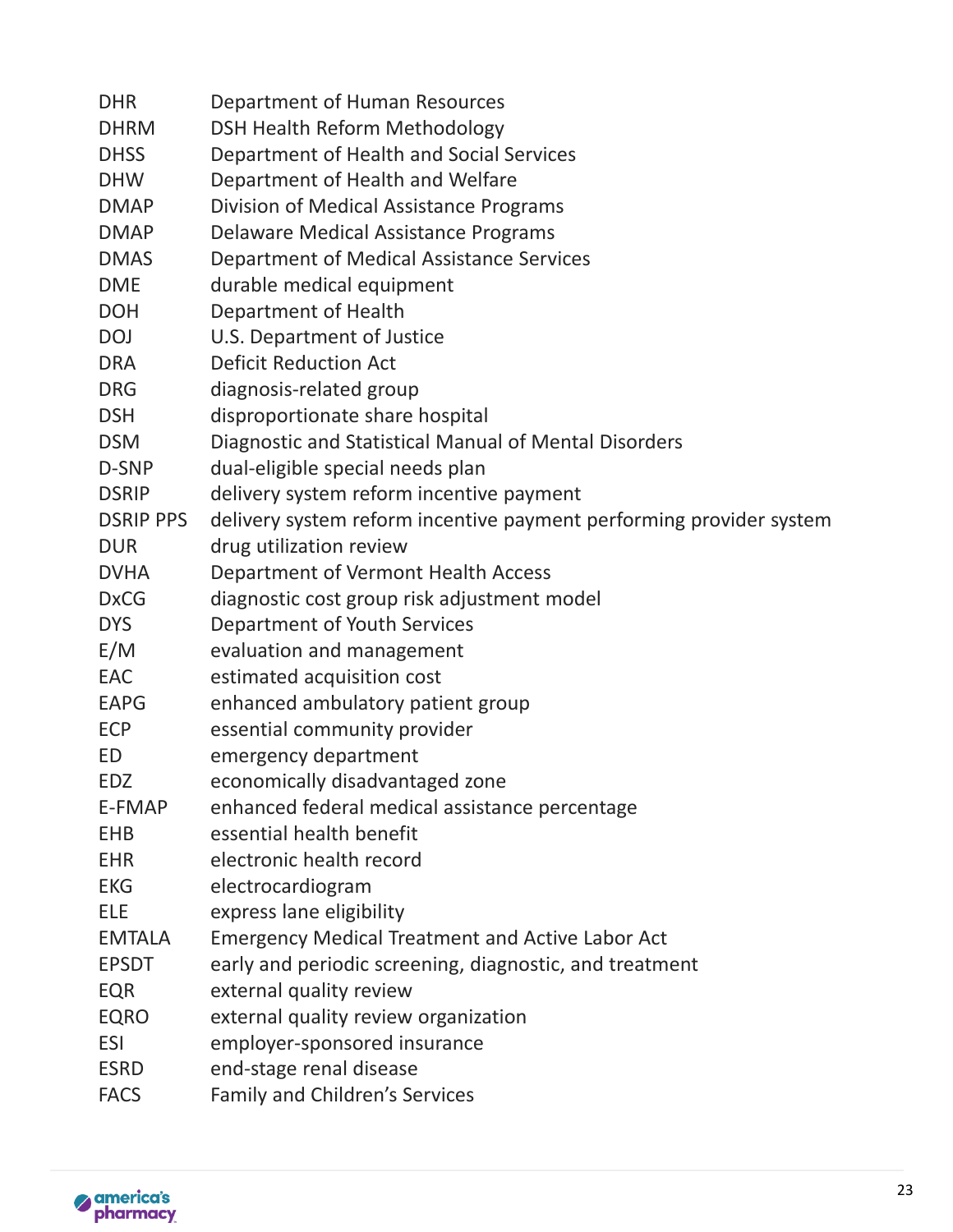| <b>FCA</b>      | <b>False Claims Act</b>                                         |
|-----------------|-----------------------------------------------------------------|
| <b>FCHCO</b>    | <b>Federal Coordinated Health Care Office</b>                   |
| <b>FDA</b>      | Food and Drug Administration                                    |
| <b>FERA</b>     | <b>Fraud Enforcement and Recovery Act</b>                       |
| <b>FFP</b>      | federal financial participation                                 |
| <b>FFS</b>      | fee for service                                                 |
| <b>FHIAP</b>    | Family Health Insurance Assistance Program                      |
| <b>FIDE SNP</b> | fully integrated dual-eligible special needs plan               |
| <b>FMAP</b>     | federal medical assistance percentage                           |
| <b>FMR</b>      | financial management report                                     |
| <b>FOA</b>      | <b>Family Opportunity Act</b>                                   |
| <b>FPG</b>      | federal poverty guidelines                                      |
| FPL             | federal poverty level                                           |
| <b>FQHC</b>     | federally qualified health center                               |
| <b>FSSA</b>     | <b>Family and Social Services Administration</b>                |
| <b>FUL</b>      | federal upper limit                                             |
| FY .            | fiscal year (October 1–September 30)                            |
| <b>FYE</b>      | full-year equivalent                                            |
| <b>GAO</b>      | U.S. Government Accountability Office                           |
| <b>GDP</b>      | gross domestic product                                          |
| <b>GME</b>      | graduate medical education                                      |
| <b>GPP</b>      | global payment program                                          |
| <b>HAN</b>      | health access network                                           |
| <b>HBO</b>      | hyperbaric oxygen therapy                                       |
| <b>HCA</b>      | health care authority                                           |
| <b>HCAC</b>     | health care-acquired condition                                  |
| <b>HCBS</b>     | home- and community-based services                              |
| <b>HCC</b>      | hierarchical condition category                                 |
| <b>HCERA</b>    | <b>Health Care and Education Reconciliation Act</b>             |
| <b>HCFA</b>     | <b>Health Care Financing Administration</b>                     |
| <b>HCFAC</b>    | <b>Health Care Fraud and Abuse Control Program</b>              |
| <b>HCPCS</b>    | Health Care Common Procedure Coding System                      |
| <b>HCPF</b>     | health care policy and financing                                |
| <b>HCRIS</b>    | <b>Health Care Cost Report Information System</b>               |
| <b>HCRP</b>     | high-cost risk pool                                             |
| <b>HCUP</b>     | <b>Health Care Cost and Utilization Project</b>                 |
| <b>HEAT</b>     | <b>Health Care Fraud Prevention and Enforcement Action Team</b> |
| <b>HEDIS</b>    | Health Care Effectiveness Data and Information Set              |
| <b>HHS</b>      | U.S. Department of Health and Human Services                    |

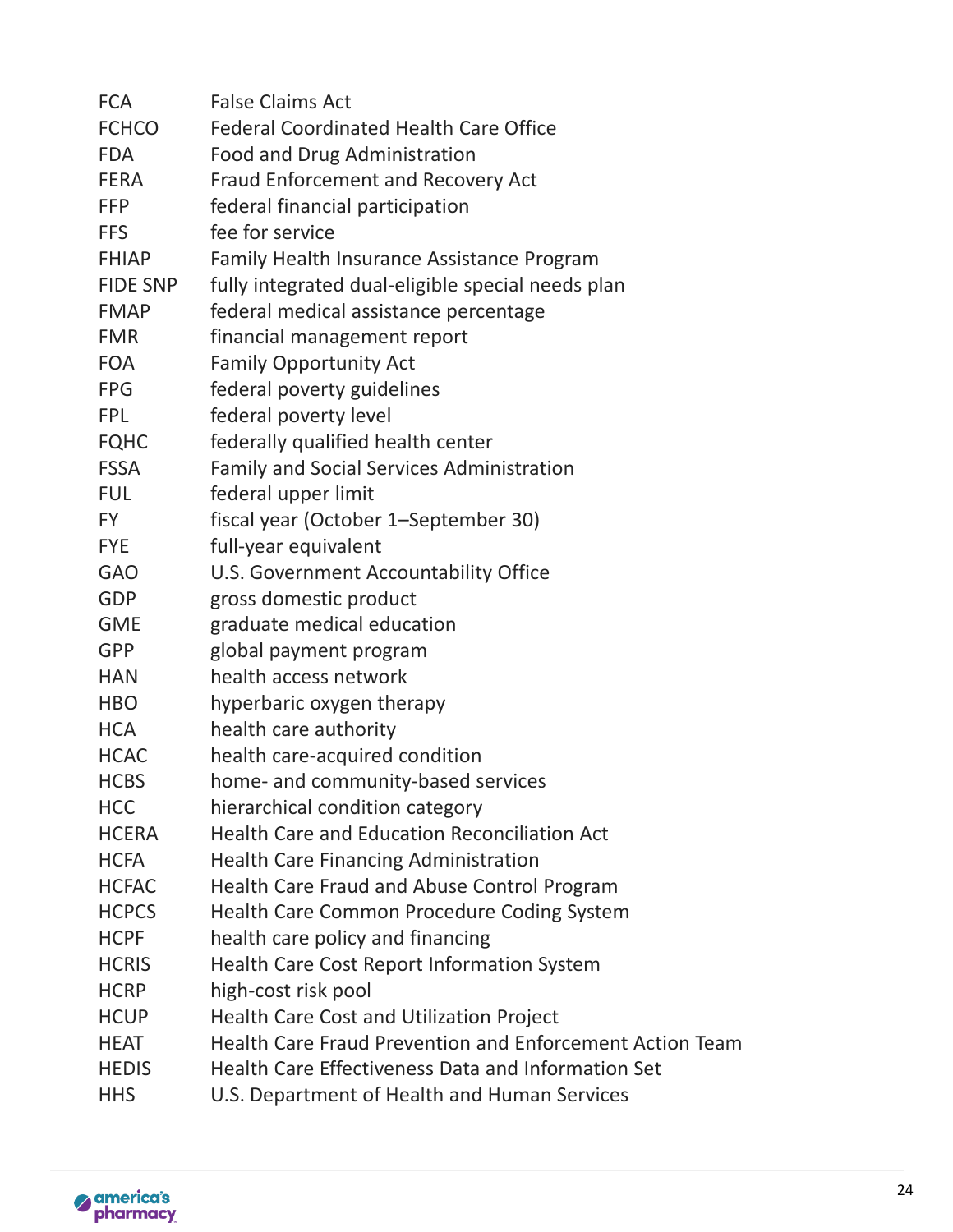| <b>HHSC</b>  | <b>Health and Human Services Commission</b>                          |
|--------------|----------------------------------------------------------------------|
| <b>HIE</b>   | health information exchange                                          |
| <b>HIO</b>   | health insuring organization                                         |
| <b>HIP</b>   | <b>Healthy Indiana Program</b>                                       |
| <b>HIPAA</b> | Health Insurance Portability and Accountability Act                  |
| <b>HIT</b>   | health information technology                                        |
| <b>HIU</b>   | health insurance unit                                                |
| <b>HMO</b>   | health maintenance organization                                      |
| <b>HMOA</b>  | <b>Health Maintenance Organization Act</b>                           |
| <b>HOPD</b>  | hospital outpatient department                                       |
| <b>HP20</b>  | Healthy People 2020                                                  |
| <b>HPSA</b>  | health professional shortage area                                    |
| <b>HRA</b>   | health risk assessment                                               |
| <b>HRET</b>  | <b>Health Research and Educational Trust</b>                         |
| <b>HRMS</b>  | <b>Health Reform Monitoring Survey</b>                               |
| <b>HRSA</b>  | <b>Health Resources and Services Administration</b>                  |
| <b>IBNRS</b> | Incurred But Not Reported Survey                                     |
| <b>ICD</b>   | <b>International Classification of Diseases</b>                      |
| $ICD-10$     | International Classification of Diseases, 10th Edition               |
| <b>ICF</b>   | intermediate care facility                                           |
| ICF/ID       | intermediate care facility for people with intellectual disabilities |
| <b>ICT</b>   | integrated care team                                                 |
| ID/DD        | intellectual or developmental disabilities                           |
| <b>IDALS</b> | instrumental activities of daily living                              |
| <b>IDR</b>   | integrated data repository                                           |
| <b>IGT</b>   | intergovernmental transfer                                           |
| <b>IHCP</b>  | Indiana Health Coverage Program                                      |
| IHI          | Institute for Health Care Improvement                                |
| <b>IHS</b>   | <b>Indian Health Service</b>                                         |
| <b>IMD</b>   | <b>Institutions for Mental Diseases</b>                              |
| <b>IME</b>   | indirect medical education                                           |
| <b>IMU</b>   | <b>Index of Medical Underservice</b>                                 |
| <b>IOM</b>   | Institute of Medicine                                                |
| <b>IOP</b>   | intensive outpatient program                                         |
| <b>IPPS</b>  | inpatient prospective payment system                                 |
| <b>IPUMS</b> | <b>Integrated Public Use Microdata Series</b>                        |
| <b>IRC</b>   | <b>Internal Revenue Code</b>                                         |
| <b>IRS</b>   | <b>Internal Revenue Service</b>                                      |
| <b>KCMU</b>  | Kaiser Commission on Medicaid and the Uninsured                      |

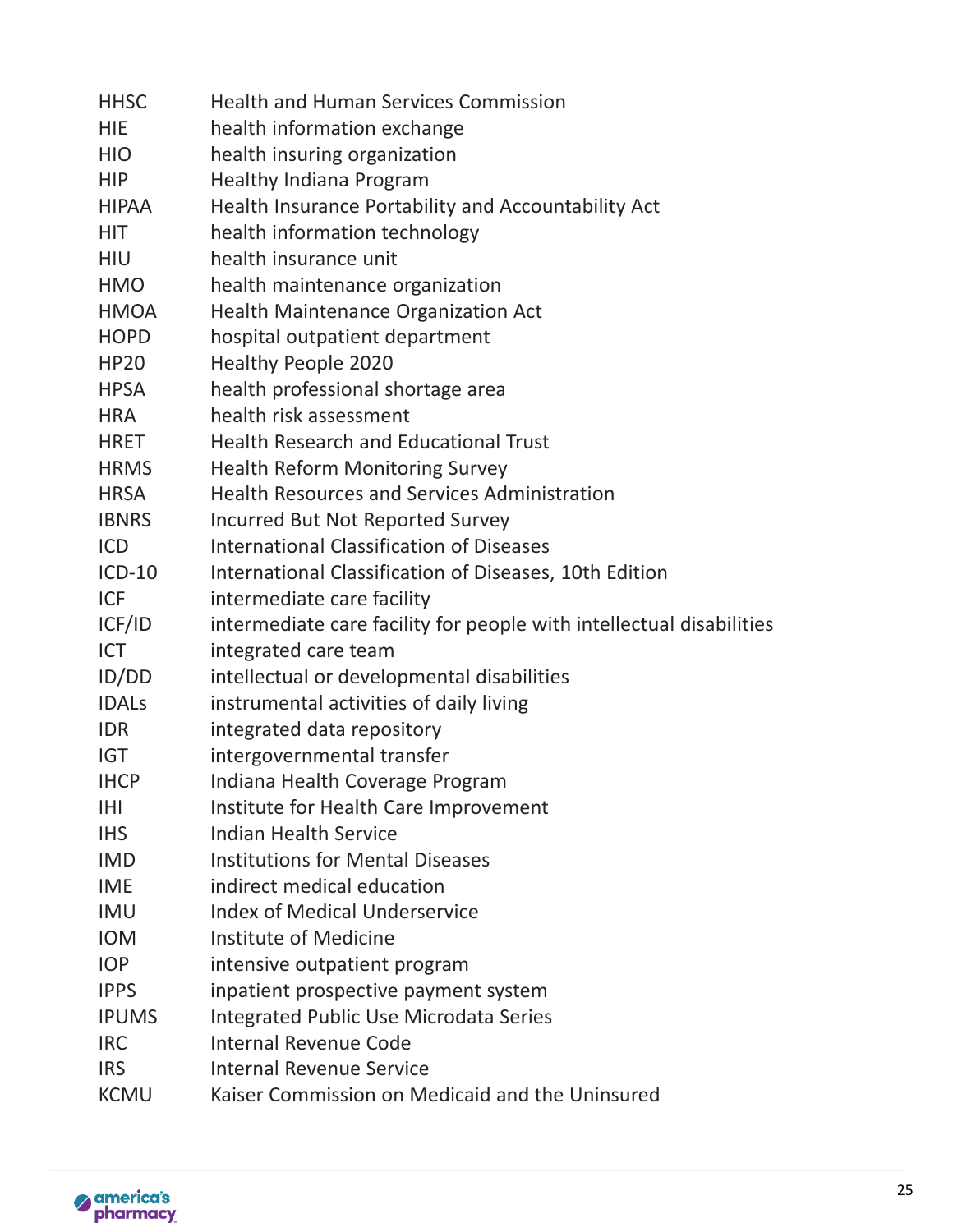| <b>KDHE</b>    | Kansas Department of Health and Environment             |
|----------------|---------------------------------------------------------|
| <b>KFF</b>     | Kaiser Family Foundation                                |
| <b>LADC</b>    | licensed alcohol and drug counselor                     |
| <b>LEA</b>     | local education agency                                  |
| <b>LIHP</b>    | low-income health program                               |
| <b>LINKS</b>   | Louisiana Immunization Network for Kids Statewide       |
| <b>LIS</b>     | low-income subsidy                                      |
| <b>LM</b>      | licensed midwife                                        |
| <b>LOC</b>     | level of care                                           |
| <b>LPR</b>     | legal permanent resident                                |
| <b>LTSS</b>    | long-term services and supports                         |
| <b>MA</b>      | <b>Medicare Advantage</b>                               |
| <b>MACBIS</b>  | <b>Medicaid and CHIP Business Information Solutions</b> |
| <b>MACPAC</b>  | Medicaid and CHIP Payment and Access Commission         |
| <b>MACRA</b>   | Medicare and CHIP Reauthorization Act                   |
| <b>MAGI</b>    | modified adjusted gross income                          |
| <b>MAP</b>     | <b>Measure Applications Partnership</b>                 |
| <b>MAS</b>     | maintenance assistance status                           |
| <b>MAT</b>     | medication assisted treatment                           |
| <b>MAX</b>     | <b>Medicaid Analytic Extract</b>                        |
|                | MBES/CBES Medicaid and CHIP Budget Expenditure System   |
| <b>MBI</b>     | Medicaid buy-in                                         |
| <b>MCCA</b>    | Medicare Catastrophic Coverage Act                      |
| <b>MCE</b>     | Medicaid coverage expansion (or managed care entity)    |
| <b>MCH</b>     | maternal and child health                               |
| <b>MCHA</b>    | maternal and child health access                        |
| <b>MCHB</b>    | <b>Maternal and Child Health Bureau</b>                 |
| <b>MCO</b>     | managed care organization                               |
| <b>MDCH</b>    | Michigan Department of Community Health                 |
| <b>MDHHS</b>   | Michigan Department of Health and Human Services        |
| <b>MEC</b>     | minimum essential coverage                              |
| <b>MedPAC</b>  | <b>Medicare Payment Advisory Commission</b>             |
| <b>MEMA</b>    | member enrollment mix adjustment                        |
| <b>MEPS</b>    | <b>Medical Expenditure Panel Survey</b>                 |
| MEPS-HC        | Medical Expenditure Panel Survey-Household Component    |
| <b>MEPS-IC</b> | Medical Expenditure Panel Survey-Insurance Component    |
| <b>MEQS</b>    | <b>Medicaid Eligibility Quality Control System</b>      |
| <b>MFCU</b>    | <b>Medicaid Fraud Control Unit</b>                      |

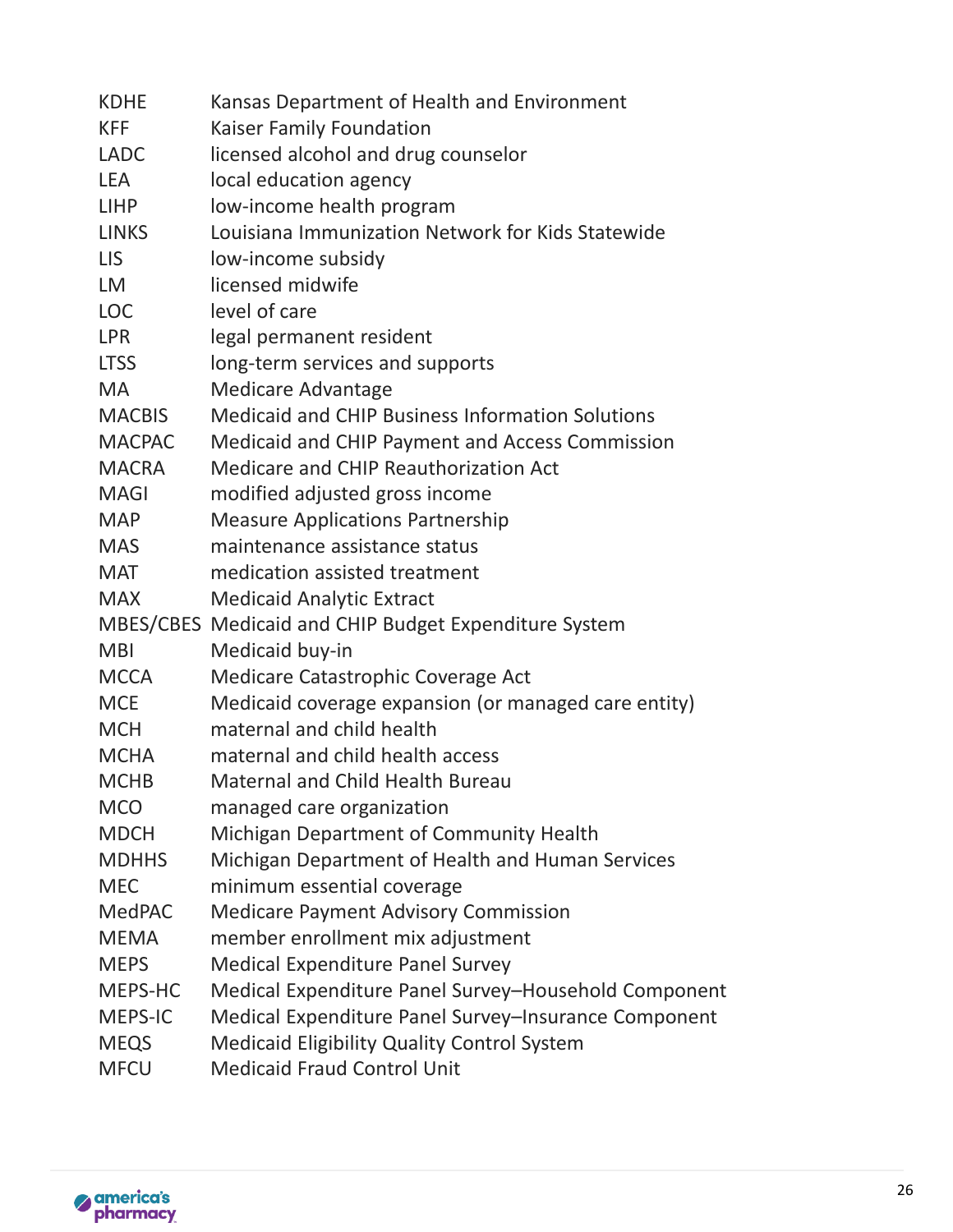| <b>MFP</b>    | Money Follows the Person                              |
|---------------|-------------------------------------------------------|
| <b>MFSDB</b>  | Medicare fee schedule database                        |
| MH/SUD        | mental health/substance use disorder                  |
| <b>MHCP</b>   | Minnesota Health Care Program                         |
| <b>MHPA</b>   | Mental Health Parity Act of 1996                      |
| <b>MHPAEA</b> | Mental Health Parity and Addiction Equity Act of 2008 |
| <b>MIC</b>    | Medicaid integrity contractor                         |
| <b>MIG</b>    | Medicaid integrity group                              |
| <b>MIHMS</b>  | Maine Integrated Health Management Solution           |
| MII           | Medicaid Integrity Institute                          |
| <b>MIP</b>    | <b>Medicaid Integrity Program</b>                     |
| <b>MIPPA</b>  | Medicare Improvements for Patients and Providers Act  |
| <b>MITA</b>   | Medicaid Information Technology Architecture          |
| <b>MLR</b>    | medical loss ratio                                    |
| <b>MLTSS</b>  | managed long-term services and supports               |
| <b>MMA</b>    | <b>Medicare Modernization Act</b>                     |
| <b>MMCDCS</b> | <b>Medicaid Managed Care Data Collection System</b>   |
| <b>MMCO</b>   | <b>Medicare-Medicaid Coordination Office</b>          |
| <b>MMIS</b>   | <b>Medicaid Management Information Systems</b>        |
| <b>MMLR</b>   | minimum medical loss ratio                            |
| <b>MMNA</b>   | monthly maintenance of need allowance                 |
| <b>MMSEA</b>  | Medicare, Medicaid, and SCHIP Extension Act of 2007   |
| <b>MOE</b>    | maintenance of effort                                 |
| <b>MOMS</b>   | Maternal Opiate Medicine Support Project              |
| <b>MOU</b>    | memorandum of understanding                           |
| <b>MOUD</b>   | medications to treat opioid use disorder              |
| <b>MRA</b>    | magnetic resonance angiogram                          |
| <b>MRCP</b>   | magnetic resonance cholangiopancreatography           |
| <b>MRI</b>    | magnetic resonance imaging                            |
| <b>MRS</b>    | magnetic resonance spectroscopy                       |
| <b>MSA</b>    | metropolitan statistical area                         |
| <b>MSHO</b>   | <b>Minnesota Senior Health Options</b>                |
| <b>MSIS</b>   | <b>Medicaid Statistical Information System</b>        |
| <b>MSP</b>    | <b>Medicare Savings Program</b>                       |
| <b>MSTAT</b>  | <b>Medicaid State Technical Assistance Teams</b>      |
| <b>MUA</b>    | medically underserved area                            |
| <b>MUP</b>    | medically underserved population                      |
| <b>NADAC</b>  | National Average Drug Acquisition Cost Survey         |
| <b>NAMCS</b>  | <b>National Ambulatory Medical Care Survey</b>        |

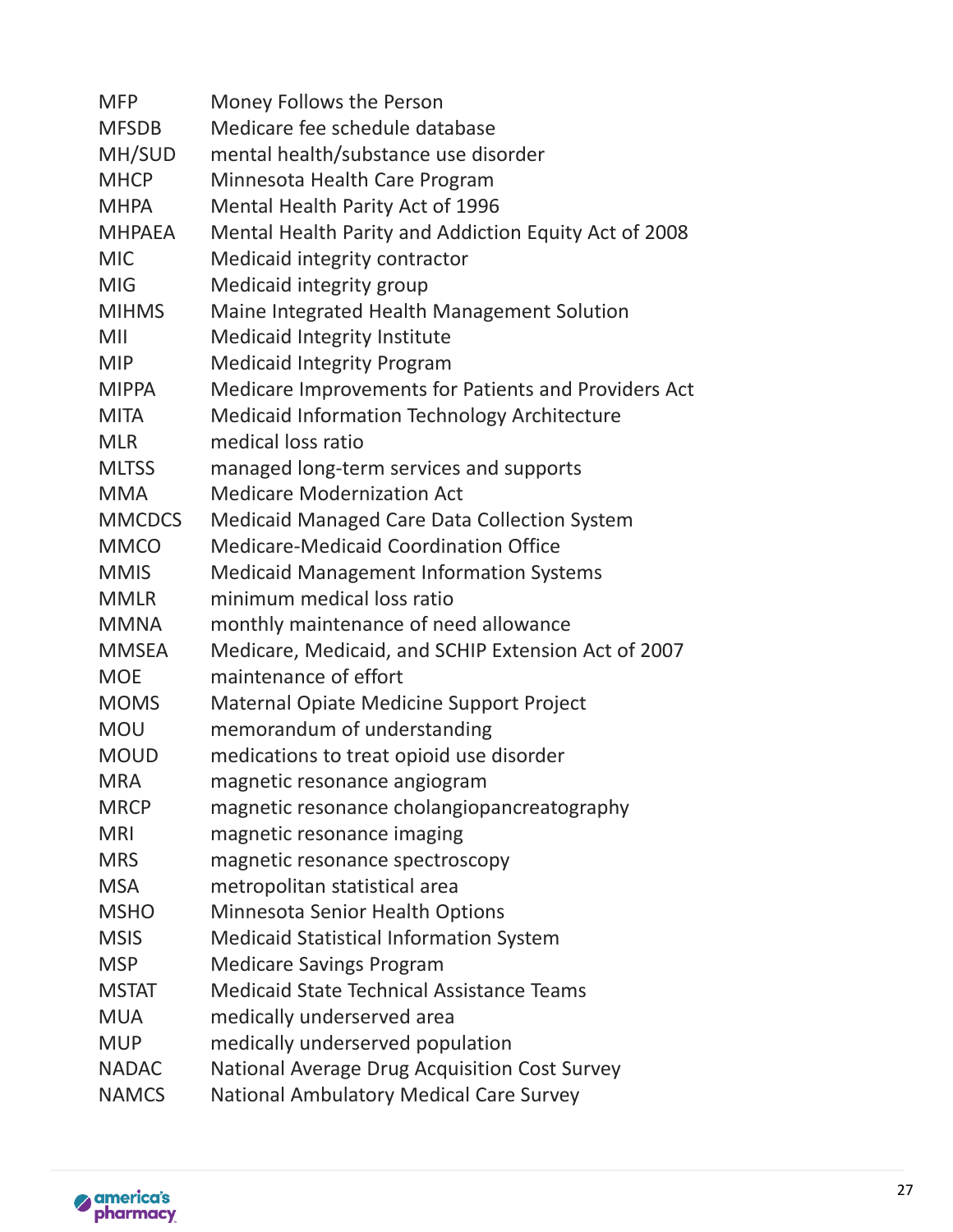| <b>NAMD</b>   | <b>National Association of Medicaid Directors</b>                |
|---------------|------------------------------------------------------------------|
| <b>NASBO</b>  | National Association of State Budget Officers                    |
| <b>NASHP</b>  | National Academy of State Health Policy                          |
| <b>NASUAD</b> | National Association of States United for Aging and Disabilities |
| <b>NCANDS</b> | National Child Abuse and Neglect Data System                     |
| <b>NCCI</b>   | <b>National Correct Coding Initiative</b>                        |
| <b>NCHC</b>   | North Carolina Health Choice                                     |
| <b>NCHS</b>   | <b>National Center for Health Statistics</b>                     |
| <b>NCQA</b>   | National Committee for Quality Assurance                         |
| <b>NCSL</b>   | National Conference of State Legislatures                        |
| <b>NDC</b>    | <b>National Drug Code</b>                                        |
| <b>NDDoH</b>  | North Dakota Department of Health                                |
| <b>NEDS</b>   | Nationwide Emergency Department Sample                           |
| <b>NEHRS</b>  | National Electronic Health Records Survey                        |
| <b>NEMT</b>   | non-emergency medical transportation                             |
| <b>NESCO</b>  | New England States Consortium Systems Organization               |
| <b>NF</b>     | nursing facility                                                 |
| <b>NFIB</b>   | National Federation of Independent Business                      |
| <b>NFLOC</b>  | nursing facility level of care                                   |
| <b>NGA</b>    | <b>National Governors Association</b>                            |
| <b>NHAMCS</b> | National Hospital Ambulatory Care Survey                         |
| <b>NHCM</b>   | New Hampshire certified midwives                                 |
| <b>NHE</b>    | national health expenditures                                     |
| <b>NHIS</b>   | National Health Interview Survey                                 |
| <b>NHPF</b>   | National Health Policy Forum                                     |
| <b>NHRA</b>   | <b>Nursing Home Reform Act</b>                                   |
| <b>NHSC</b>   | <b>National Health Service Corps</b>                             |
| <b>NICU</b>   | neonatal intensive care unit                                     |
| <b>NIDA</b>   | National Institute on Drug Abuse                                 |
| <b>NIPT</b>   | Non-Institutional Provider Team                                  |
| <b>NIRT</b>   | National Institutional Reimbursement Team                        |
| <b>NIS</b>    | nationwide inpatient sample                                      |
| <b>NPI</b>    | national provider identifier                                     |
| <b>NPPES</b>  | National Plan and Provider Enumeration System                    |
| <b>NPR</b>    | net patient revenue                                              |
| <b>NQF</b>    | <b>National Quality Forum</b>                                    |
| <b>NSCAW</b>  | National Survey of Child and Adolescent Well-Being               |
| <b>NSCH</b>   | National Survey of Children's Health                             |
| <b>NSCLC</b>  | <b>National Senior Citizens Law Center</b>                       |

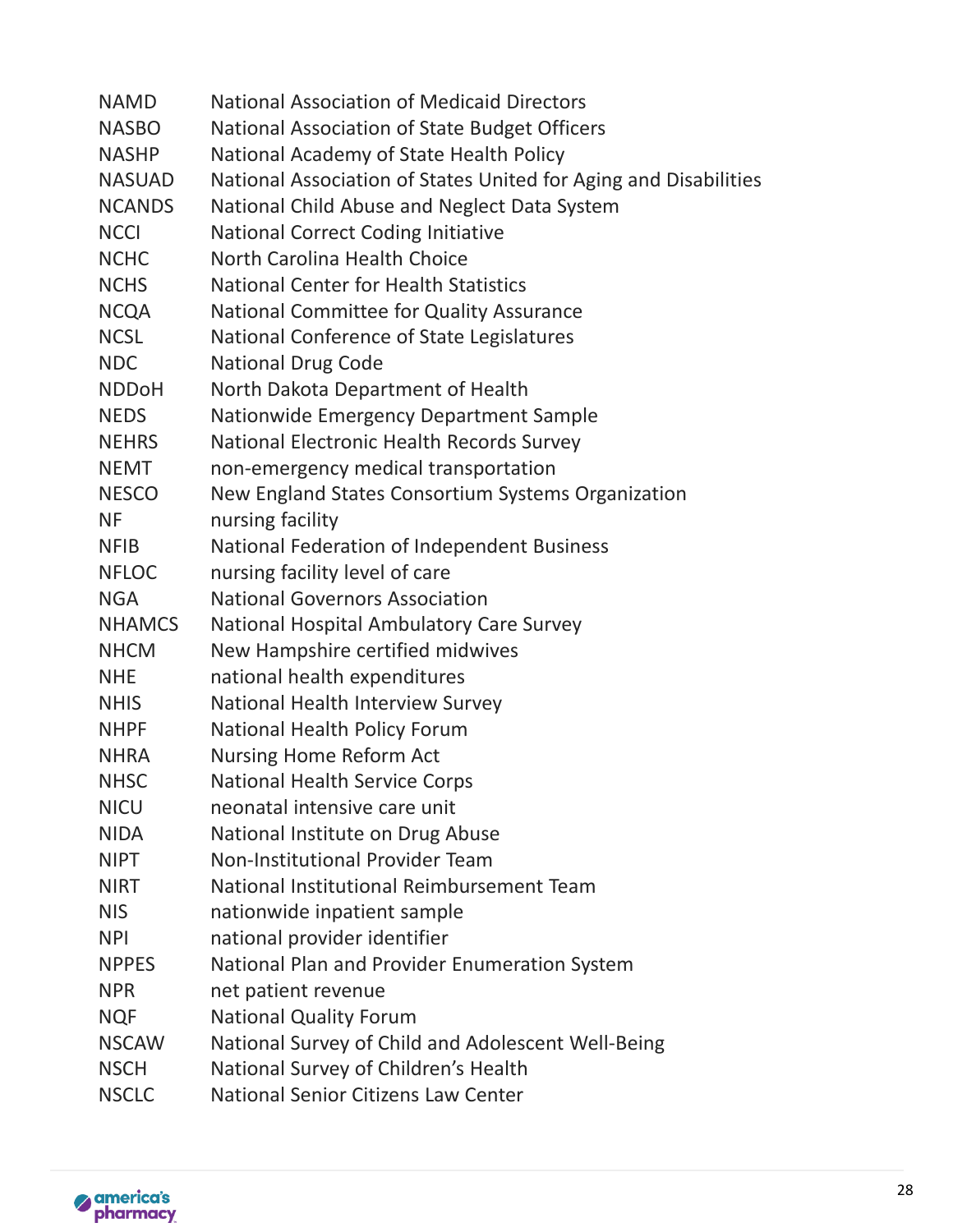| <b>NSCSHCN</b>   | National Survey of Children with Special Health Care Needs |
|------------------|------------------------------------------------------------|
| <b>NSDUH</b>     | National Survey on Drug Use and Health                     |
| <b>NSLP</b>      | National School Lunch Program                              |
| <b>OACT</b>      | Office of the Actuary                                      |
| <b>OASI</b>      | Old-Age and Survivors Insurance Trust Fund                 |
| <b>OB-GYN</b>    | obstetrician-gynecologist                                  |
| <b>OBRA</b>      | <b>Omnibus Budget Reconciliation Act</b>                   |
| <b>ODWCC</b>     | outpatient departmental weight cost-to-charge              |
| <b>OE</b>        | operating expenses                                         |
| <b>OFM</b>       | <b>Office of Financial Management</b>                      |
| <b>OHA</b>       | <b>Oregon Health Authority</b>                             |
| <b>OHCA</b>      | Oklahoma Health Care Authority                             |
| OHP              | Oregon Health Plan                                         |
| OIG              | <b>Office of Inspector General</b>                         |
| <b>OMB</b>       | <b>Office of Management and Budget</b>                     |
| <b>OPD</b>       | outpatient department                                      |
| <b>OPFS</b>      | outpatient prospective fee schedule                        |
| <b>OPM</b>       | U.S. Office of Personnel Management                        |
| <b>OPPC</b>      | other provider preventable conditions                      |
| <b>OPPS</b>      | outpatient prospective payment system                      |
| <b>OT</b>        | occupational therapy                                       |
| <b>OTC</b>       | over-the-counter                                           |
| <b>OTP</b>       | opioid treatment program                                   |
| P <sub>4</sub> P | pay for performance                                        |
| <b>PA</b>        | physician assistant                                        |
| <b>PAAS</b>      | Physician Assured Access System                            |
| <b>PACE</b>      | Program of All-inclusive Care for the Elderly              |
| <b>PAHP</b>      | prepaid ambulatory health plans                            |
| <b>PAPE</b>      | payment amount per episode                                 |
| <b>PBFQHC</b>    | provider-based federally qualified health center           |
| <b>PBM</b>       | pharmacy benefit manager                                   |
| <b>PBRHC</b>     | provider-based rural health clinic                         |
| <b>PCA</b>       | personal care attendant                                    |
| <b>PCC</b>       | primary care clinician                                     |
| <b>PCCM</b>      | primary care case management                               |
| <b>PCMH</b>      | patient-centered medical home                              |
| <b>PCP</b>       | primary care provider                                      |
| <b>PCPCH</b>     | patient-centered primary care home                         |
| <b>PCPCP</b>     | primary care partial capitation provider                   |

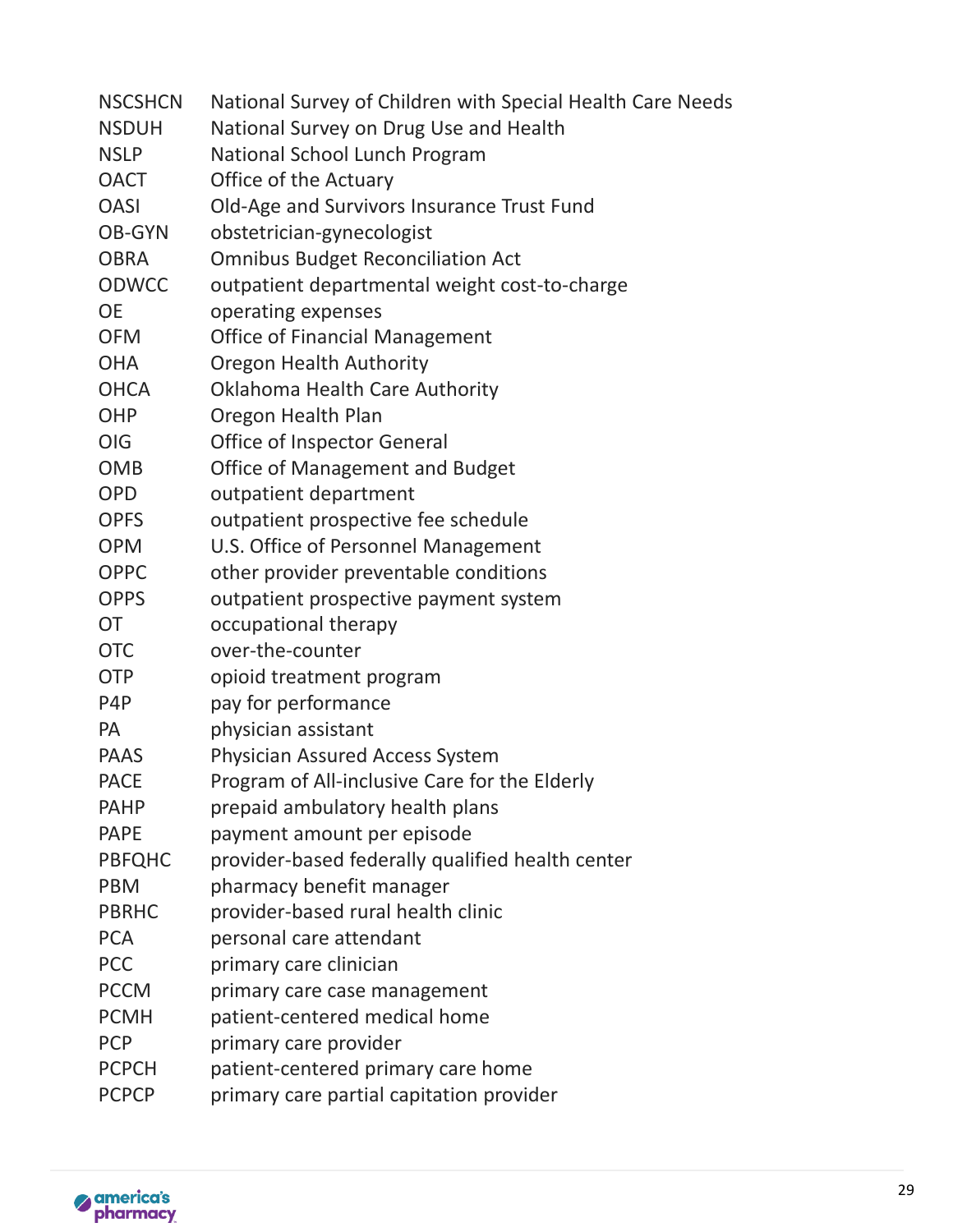| <b>PCRI</b>  | primary care rate increase                   |
|--------------|----------------------------------------------|
| <b>PDL</b>   | preferred drug list                          |
| <b>PDMP</b>  | prescription drug monitoring program         |
| <b>PERM</b>  | Payment Error Rate Measurement Program       |
| <b>PET</b>   | positron emission tomography                 |
| <b>PHAB</b>  | <b>Public Health Accreditation Board</b>     |
| <b>PHP</b>   | prepaid health plan                          |
| <b>PHUP</b>  | Partial Hospitalization Units Program        |
| PI           | program integrity                            |
| <b>PIHP</b>  | prepaid inpatient health plan                |
| <b>PMH</b>   | pregnancy medical home                       |
| <b>PMP</b>   | primary medical provider                     |
| <b>PMPM</b>  | per member per month                         |
| <b>PMPY</b>  | per member per year                          |
| <b>PNA</b>   | personal needs allowance                     |
| <b>POPS</b>  | <b>Pharmacy On-Line Processing System</b>    |
| <b>POS</b>   | point of service                             |
| <b>PPAC</b>  | Preferred Physicians and Children Program    |
| <b>PPC</b>   | provider preventable conditions              |
| <b>PPO</b>   | preferred provider organization              |
| <b>PPS</b>   | prospective payment system                   |
| <b>PQMP</b>  | <b>Pediatric Quality Measures Program</b>    |
| ProPAC       | <b>Prospective Payment Access Commission</b> |
| <b>PRR</b>   | patient review and restriction programs      |
| PT           | physical therapy                             |
| QDWI         | qualifying disabled and working individual   |
| <b>QHP</b>   | qualified health plan                        |
| QI           | qualifying individual                        |
| <b>QMB</b>   | qualified Medicare beneficiary               |
| <b>RAC</b>   | recovery audit contract                      |
| <b>RBRVS</b> | resource-based relative value scale          |
| <b>RBRVU</b> | resource-based relative value units          |
| <b>RCCO</b>  | regional care collaborative organizations    |
| <b>RDU</b>   | renal dialysis units                         |
| <b>RFI</b>   | request for information                      |
| <b>RFP</b>   | request for proposal                         |
| <b>RHC</b>   | rural health clinic                          |
| <b>RNFA</b>  | registered nurse first assistants            |
| <b>RPICC</b> | regional perinatal intensive care centers    |
|              |                                              |

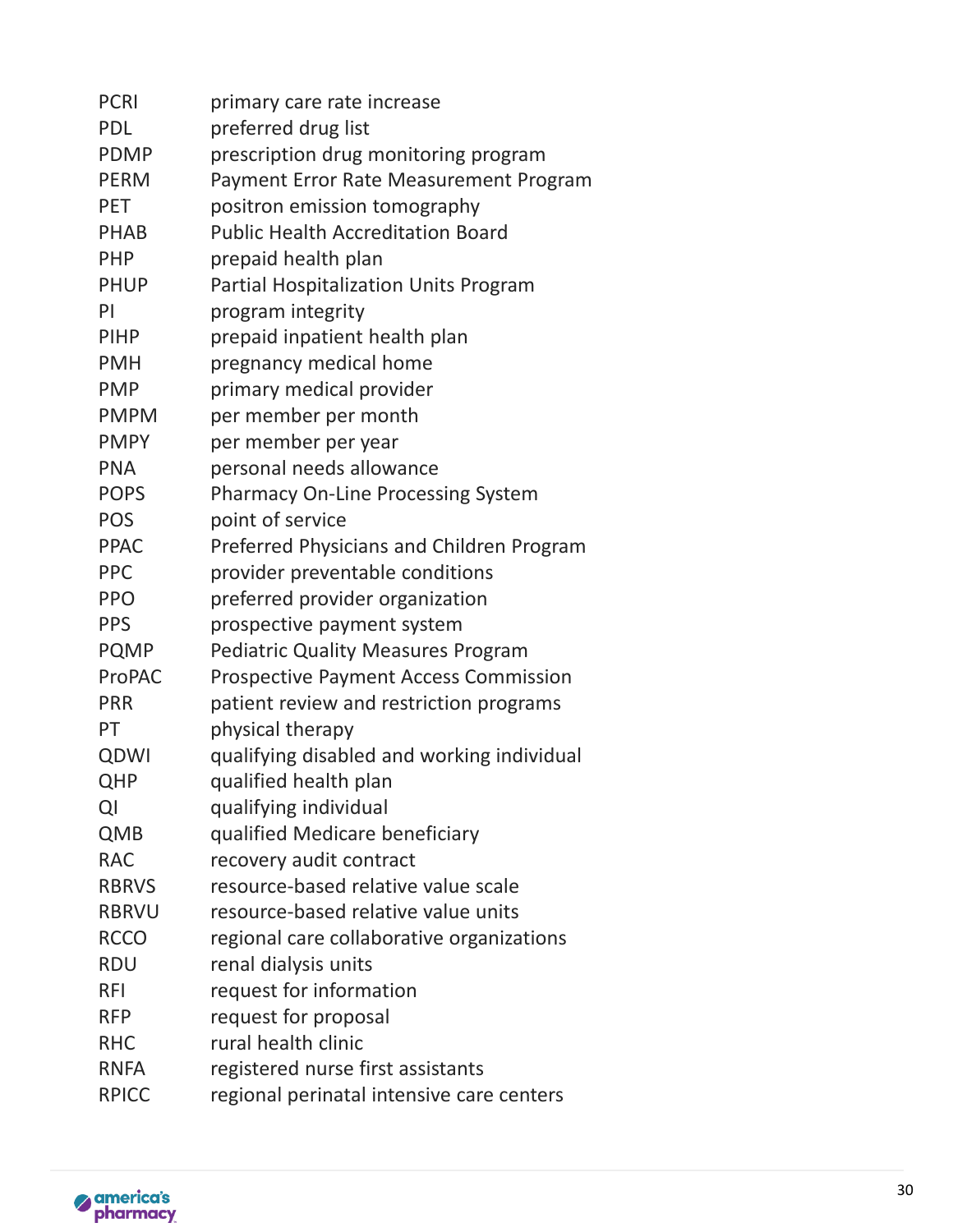| <b>RVU</b>    | relative value unit                                       |
|---------------|-----------------------------------------------------------|
| <b>SAMHSA</b> | Substance Abuse and Mental Health Services Administration |
| <b>SBHC</b>   | school-based health center                                |
| <b>SBIRT</b>  | screening, brief intervention and referral to treatment   |
| <b>SCDHHS</b> | South Carolina Department of Health and Human Services    |
| <b>SCH</b>    | sole community hospital                                   |
| <b>SCO</b>    | senior care options                                       |
| <b>SDMI</b>   | severe disabling mental illness                           |
| <b>SED</b>    | severe (or serious) emotional disturbance                 |
| <b>SEDD</b>   | state emergency department database                       |
| <b>SEDS</b>   | <b>Statistical Enrollment Data System</b>                 |
| <b>SFY</b>    | state fiscal year (July 1-June 30)                        |
| <b>SGA</b>    | substantial gainful activity                              |
| <b>SHADAC</b> | State Health Access Data Assistance Center                |
| <b>SHIP</b>   | State Health Insurance Assistance Programs                |
| <b>SHOPP</b>  | Supplemental Hospital Offset Payment Program              |
| SI            | status indicator                                          |
| <b>SIL</b>    | special income level                                      |
| <b>SIM</b>    | state innovation models                                   |
| <b>SIPP</b>   | Survey of Income and Program Participation                |
| <b>SLMB</b>   | specified low-income Medicare beneficiary                 |
| <b>SLP</b>    | speech and language pathology                             |
| <b>SMAC</b>   | state maximum allowable cost                              |
| SMD           | state Medicaid director                                   |
| <b>SMI</b>    | serious mental illness                                    |
| <b>SNAP</b>   | <b>Supplemental Nutrition Assistance Program</b>          |
| <b>SNF</b>    | skilled nursing facility                                  |
| <b>SNP</b>    | special needs plan                                        |
| <b>SOTA</b>   | State Operations and Technical Assistance Initiative      |
| <b>SPA</b>    | state plan amendment                                      |
| <b>SPMI</b>   | serious persistent mental illness                         |
| <b>SPRY</b>   | state plan rate year                                      |
| <b>SSA</b>    | <b>Social Security Administration</b>                     |
| <b>SSBG</b>   | <b>Social Services Block Grant</b>                        |
| <b>SSDI</b>   | Social Security Disability Insurance                      |
| <b>SSI</b>    | <b>Supplemental Security Income</b>                       |
| <b>ST</b>     | speech therapy                                            |
| <b>SUD</b>    | substance use disorder                                    |
| <b>TANF</b>   | <b>Temporary Assistance for Needy Families</b>            |